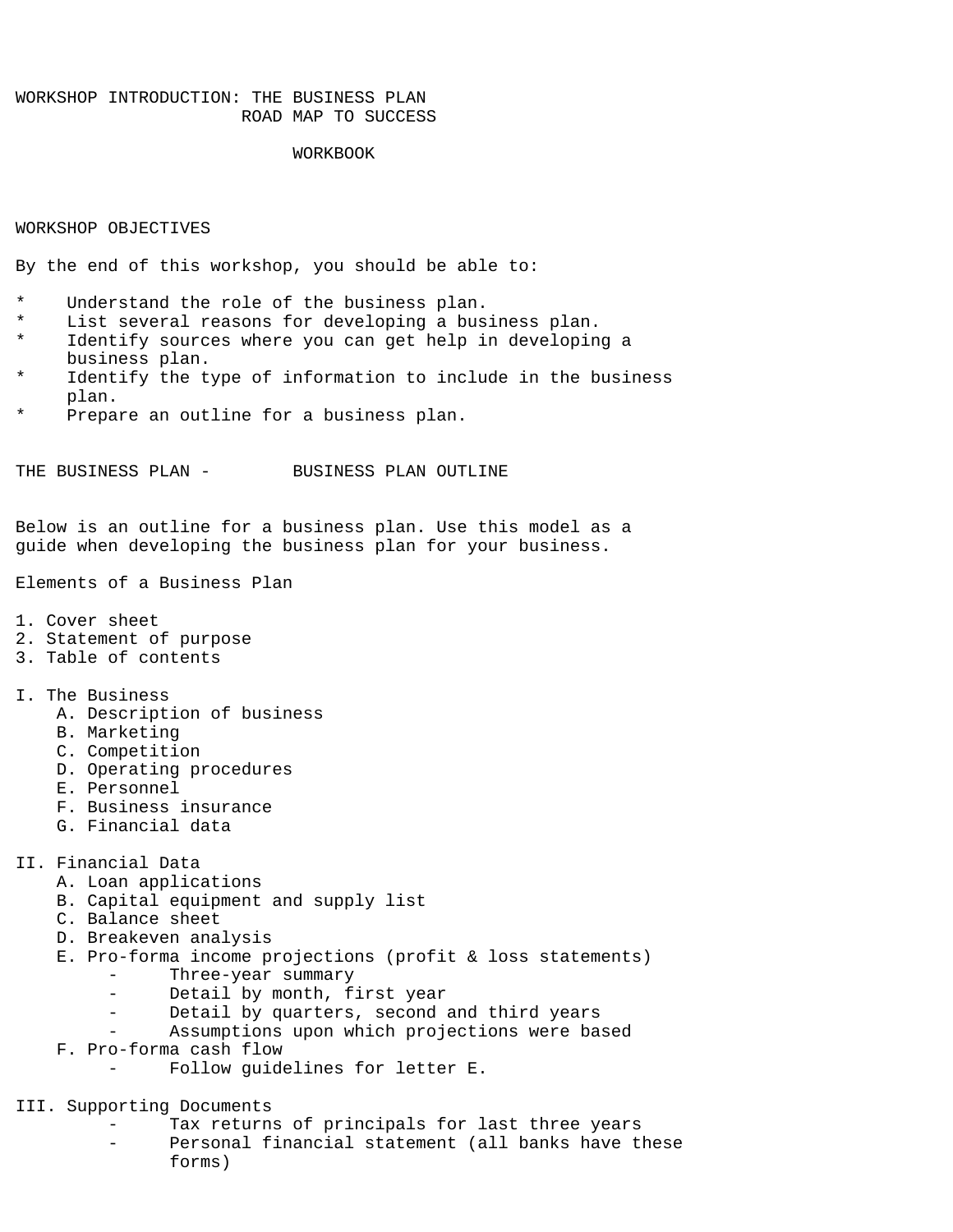- In the case of a franchised business, a copy of franchise contract and all supporting documents provided by the franchisor
- Copy of proposed lease or purchase agreement for building space
- Copy of licenses and other legal documents
- Copy of resumes of all principals
- Copies of letters of intent from suppliers, etc.

THE BUSINESS PLAN - WHAT IT INCLUDES

What goes in a business plan? This is an excellent question. And, it is one that many new and potential small business owners should ask, but oftentimes don't ask. The body of the business plan can be divided into four distinct sections: 1) the description of the business, 2) the marketing plan, 3) the financial management plan and 4) the management plan. Addenda to the business plan should include the executive summary, supporting documents and financial projections.

# THE BUSINESS PLAN - DESCRIPTION OF THE BUSINESS

In this section, provide a detailed description of your business. An excellent question to ask yourself is: "What business am I in?" In answering this question include your products, market and services as well as a thorough description of what makes your business unique. Remember, however, that as you develop your business plan, you may have to modify or revise your initial questions.

The business description section is divided into three primary sections. Section 1 actually describes your business, Section 2 the product or service you will be offering and Section 3 the location of your business, and why this location is desirable (if you have a franchise, some franchisors assist in site selection)

#### 1. Business Description

When describing your business, generally you should explain:

- 1. Legalities business form: proprietorship, partnership, corporation. The licenses or permits you will need.
- 2. Business type: merchandizing, manufacturing or service.
- 3. What your product or service is.
- 4. Is it a new independent business, a takeover, an expansion, a franchise?
- 5. Why your business will be profitable. What are the growth opportunities? Will franchising impact on growth opportunities?
- 6. When your business will be open (days, hours)?
- 7. What you have learned about your kind of business from outside sources (trade suppliers, bankers, other franchise owners, franchisor, publications).

A cover sheet goes before the description. It includes the name,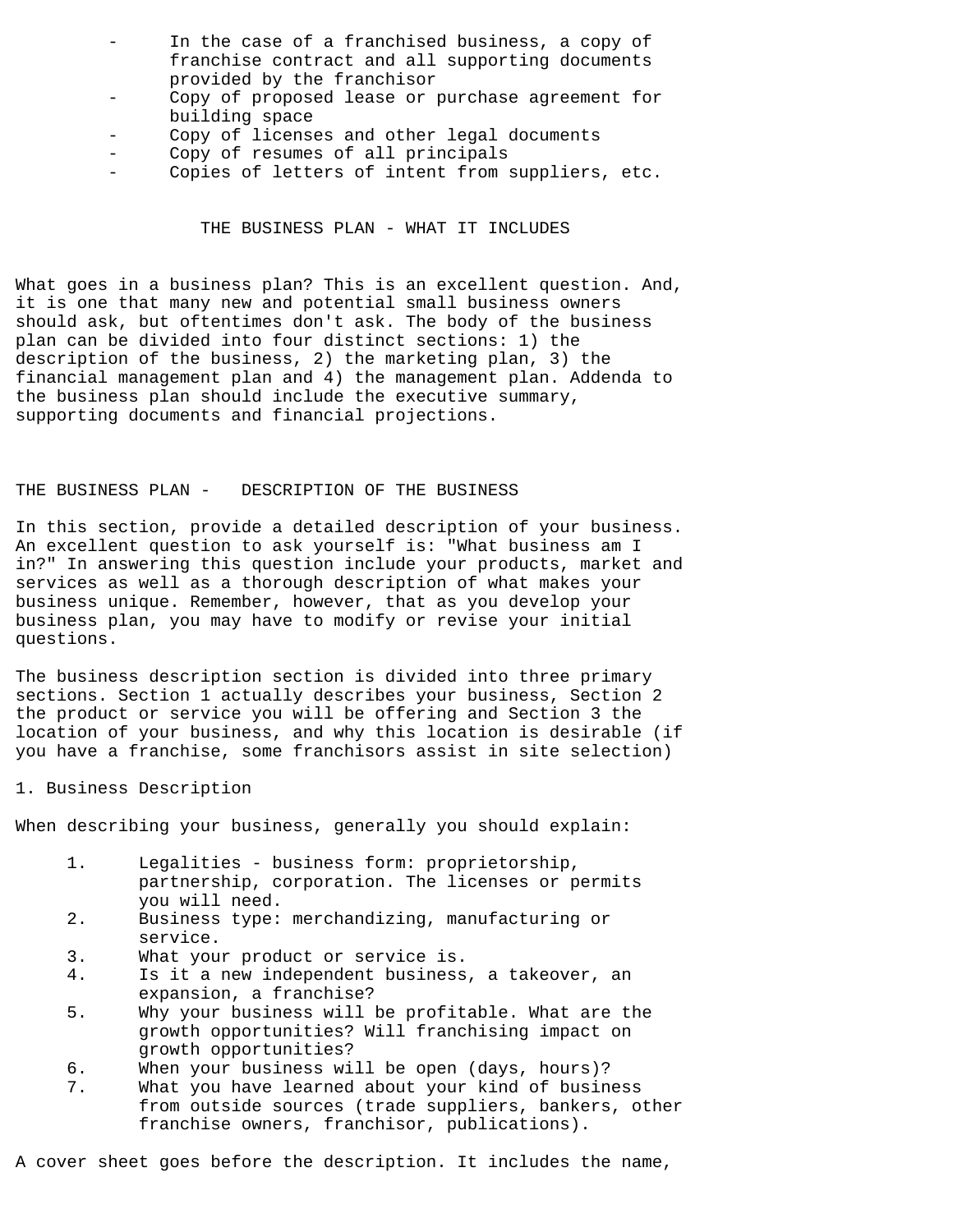address and telephone number of the business and the names of all principals. In the description of your business, describe the unique aspects and how or why they will appeal to consumers. Emphasize any special features that you feel will appeal to customers and explain how and why these features are appealing.

The description of your business should clearly identify goals and objectives and it should clarify why you are, or why you want to be, in business.

# THE BUSINESS PLAN - 2. Product/Service

Try to describe the benefits of your goods and services from your customers' perspective. Successful business owners know or at least have an idea of what their customers want or expect from them. This type of anticipation can be helpful in building customer satisfaction and loyalty. And, it certainly is a good strategy for beating the competition or retaining your competitiveness. Describe:

- 1. What you are selling.
- 2. How your product or service will benefit the customer.
- 3. Which products/services are in demand; if there will be a steady flow of cash.
- 4. What is different about the product or service your business is offering.

#### THE BUSINESS PLAN - 3. The Location

The location of your business can play a decisive role in its success or failure. Your location should be built around your customers, it should be accessible and it should provide a sense of security. Consider these questions when addressing this section of your business plan:

- 1. What are your location needs?
- 2. What kind of space will you need?
- 3. Why is the area desirable? the building desirable?
- 4. Is it easily accessible? Is public transportation available? Is street lighting adequate?
- 5. Are market shifts or demographic shifts occurring?

It may be a good idea to make a checklist of questions you identify when developing your business plan. Categorize your questions and, as you answer each question, remove it from your list.

### THE BUSINESS PLAN - The Marketing Plan

Marketing plays a vital role in successful business ventures. How well you market you business, along with a few other considerations, will ultimately determine your degree of success or failure. The key element of a successful marketing plan is to know your customers -- their likes, dislikes, expectations. By identifying these factors, you can develop a marketing strategy that will allow you to arouse and fulfill their needs.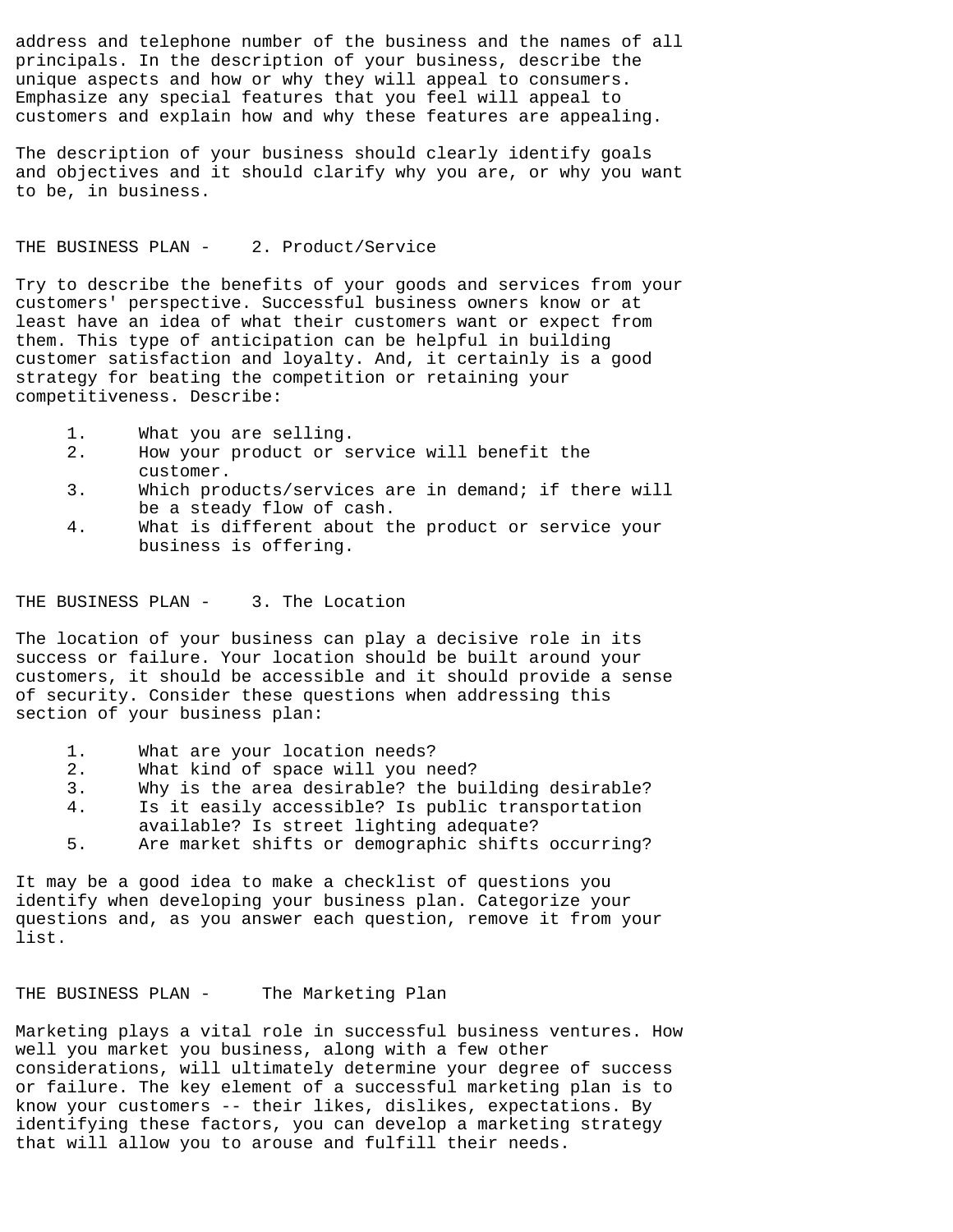Identify your customers by their age, sex, income/educational level and residence. At first, target only those customers who are more likely to purchase your product or service. As your customer base expands, you may need to consider modifying the marketing plan to include other customers.

Develop a marketing plan for your business by answering these questions. (Potential franchise owners will have to use the marketing strategy the franchisor has developed.) Your marketing plan should be included in your business plan and contain answers to the questions outlined below.

- 1. Who are your customers? Define your target market(s).
- 2. Are your markets growing? steady? declining?
- 3. Is your market share growing? steady? declining?
- 4. If a franchise, how is your market segmented?
- 5. Are your markets large enough to expand?
- 6. How will you attract, hold, increase your market share? If a franchise, will the franchisor provide assistance in this area? Based on the franchisor's strategy? how will you promote your sales? 7. What pricing strategy have you devised?
- 

Appendix I contains a sample Marketing Plan and Marketing Tips, Tricks and Traps, a condensed guide on how to market your product or service. Study these documents carefully when developing the marketing portion of your business plan.

THE BUSINESS PLAN - 1. Competition

Competition is a way of life. We compete for jobs, promotions, scholarships to institutes of higher learning, in sports -- and in almost every aspect of your lives. Nations compete for the consumer in the global marketplace as do individual business owners. Advances in technology can send the profit margins of a successful business into a tailspin causing them to plummet overnight or within a few hours. When considering these and other factors, we can conclude that business is a highly competitive, volatile arena. Because of this volatility and competitiveness, it is important to know your competitors.

Questions like these can help you:

- 1. Who are your five nearest direct competitors?
- 2. Who are your indirect competitors?
- 3. How are their businesses: steady? increasing? decreasing?
- 4. What have you learned from their operations? from their advertising?
- 5. What are their strengths and weaknesses?
- 6. How does their product or service differ from yours?

Start a file on each of your competitors. Keep manila envelopes of their advertising and promotional materials and their pricing strategy techniques. Review these files periodically, determining when and how often they advertise, sponsor promotions and offer sales. Study the copy used in the advertising and promotional materials, and their sales strategy. For example, is their copy short? descriptive? catchy? or how much do they reduce prices for sales? Using this technique can help you to understand your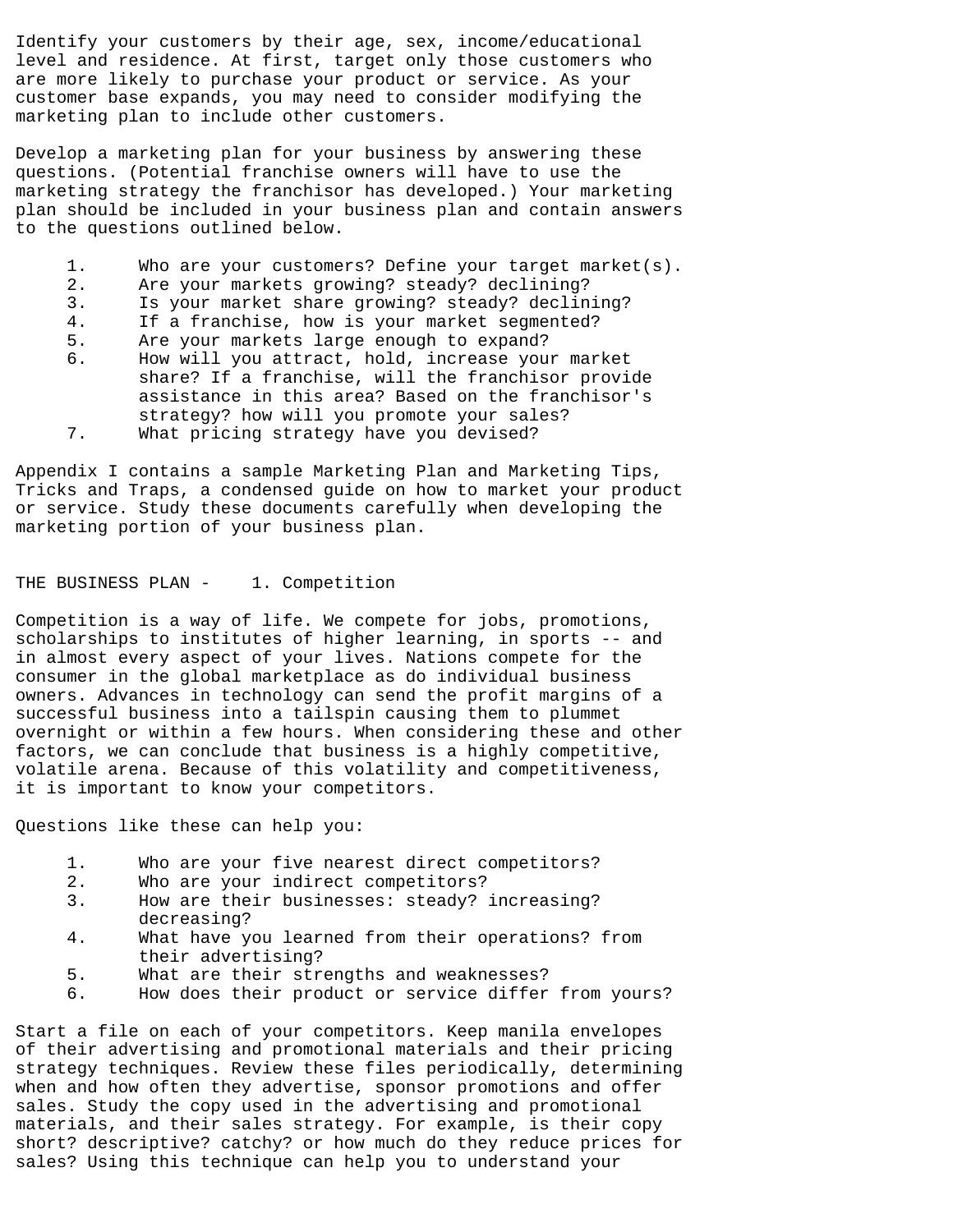competitors better and how they operate their businesses.

#### THE BUSINESS PLAN - 2. Pricing and Sales

Your pricing strategy is another marketing technique you can use to improve your overall competitiveness. Get a feel for the pricing strategy your competitors are using. That way you can determine if your prices are in line with competitors in your market area and if they are in line with industry averages.

Some of the pricing strategies are:

- \* retail cost and pricing
- \* competitive position
- \* pricing below competition
- \* pricing above competition
- price lining
- \* multiple pricing
- \* service costs and pricing (for service businesses only)
	- service components
	- material costs
	- labor costs
	- overhead costs

The key to success is to have a well-planned strategy, to establish your policies and to constantly monitor prices and operating costs to ensure profits. Even in a franchise where the franchisor provides operational procedures and materials, it is a good policy to keep abreast of the changes in the marketplace because these changes can affect your competitiveness and profit margins.

Appendix 1 contains a sample Price/Quality Matrix, review it for ideas on pricing strategies for your competitors. Determine which of the strategies they use, if it is effective and why it is effective.

#### THE BUSINESS PLAN - 3. Advertising and Public Relations

How you advertise and promote your goods and services may make or break your business. Having a good product or service and not advertising and promoting it is like not having a business at all. Many business owners operate under the mistaken concept that the business will promote itself, and channel money that should be used for advertising and promotions to other areas of the business. Advertising and promotions, however, are the life line of a business and should be treated as such.

Devise a plan that uses advertising and networking as a means to promote your business. Develop short, descriptive copy (text material) that clearly identifies your goods or services, its location and price. Use catchy phrases to arouse the interest of your readers, listeners or viewers. In the case of a franchise, the franchisor will provide advertising and promotional materials as part of the franchise package, you may need approval to use any materials that you and your staff develop. Whether or not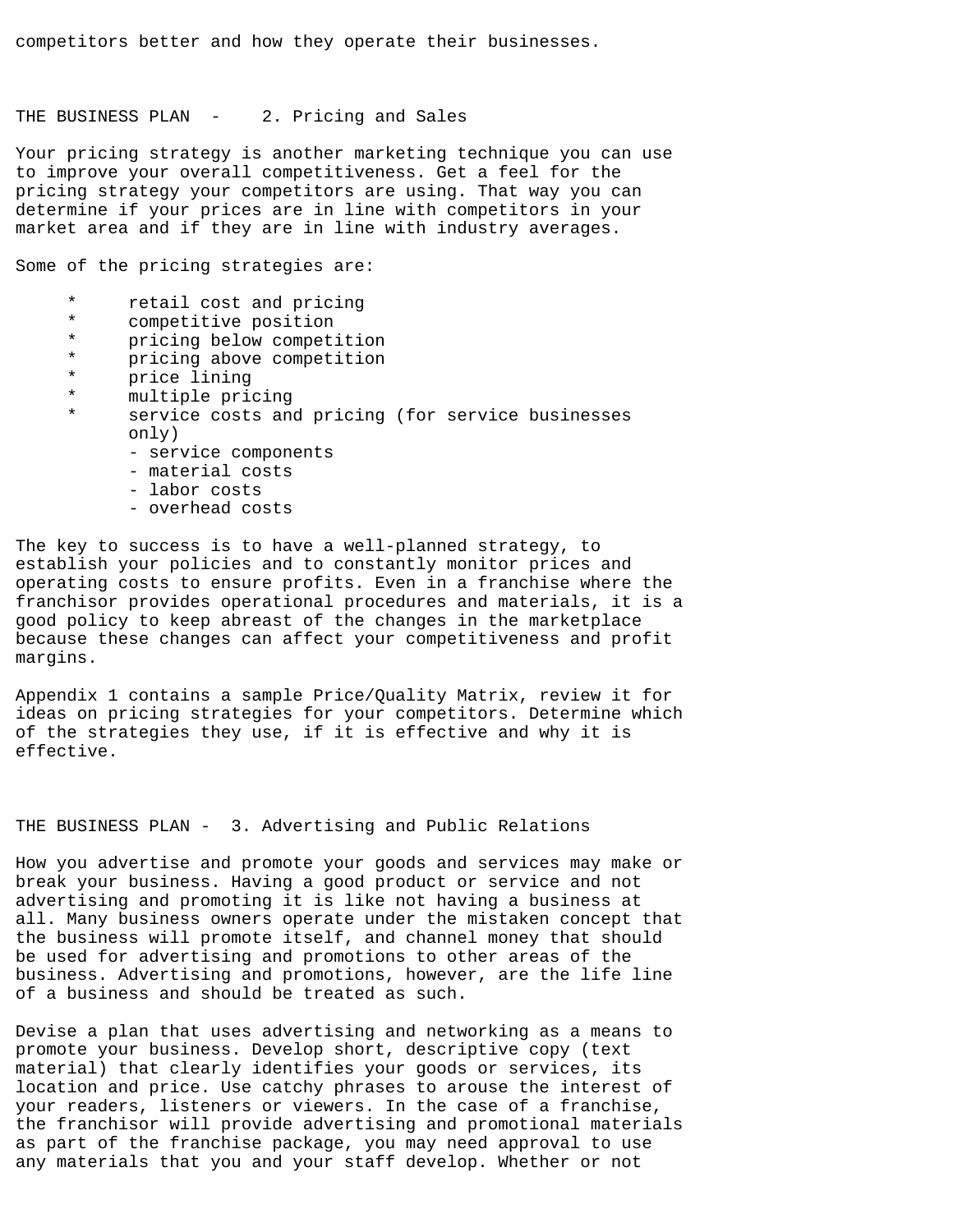this is the case, as a courtesy, allow the franchisor the opportunity to review, comment on and, if required, approve these materials before using them. Make sure the advertisements you create are consistent with the image the franchisor is trying to project. Remember the more care and attention you devote to your marketing program, the more successful your business will be.

A more detailed explanation of the marketing plan and how to develop an effective marketing program is provided in the Workshop on Marketing. See Training Module 3 - Marketing Your Business for Success. THE BUSINESS PLAN - THE MANAGEMENT PLAN

Managing a business requires more than just the desire to be your own boss. It demands dedication, persistence, the ability to make decisions and the ability to manage both employees and finances. Your management plan, along with your marketing and financial management plans, sets the foundation for and facilitates the success of your business.

Like plants and equipment, people are resources -- they are the most valuable asset a business has. You will soon discover that employees and staff will play an important role in the total operation of your business. Consequently, it's imperative that you know what skills you possess and those you lack since you will have to hire personnel to supply the skills that you lack. Additionally, it is imperative that you know how to manage and treat your employees. Make them a part of the team. Keep them informed of, and get their feedback regarding, changes. Employees oftentimes have excellent ideas that can lead to new market areas, innovations to existing products or services or new product lines or services which can improve your overall competitiveness.

Your management plan should answer questions such as:

- \* How does your background/business experience help you in this business?
- \* What are your weaknesses and how can you compensate for them?
- \* Who will be on the management team?
- \* What are their strengths/weaknesses?
- \* What are their duties?
- \* Are these duties clearly defined?
- \* If a franchise, what type of assistance can you expect from the franchisor?
- \* Will this assistance be ongoing?
- \* What are your current personnel needs?
- \* What are your plans for hiring and training personnel?
- \* What salaries, benefits, vacations, holidays will you offer? If a franchise, are these issues covered in the management package the franchisor will provide?
- \* What benefits, if any, can you afford at this point?

If a franchise, the operating procedures, manuals and materials devised by the franchisor should be included in this section of the business plan. Study these documents carefully when writing your business plan, and be sure to incorporate this material. The franchisor should assist you with managing your franchise. Take advantage of their expertise and develop a management plan that will ensure the success for your franchise and satisfy the needs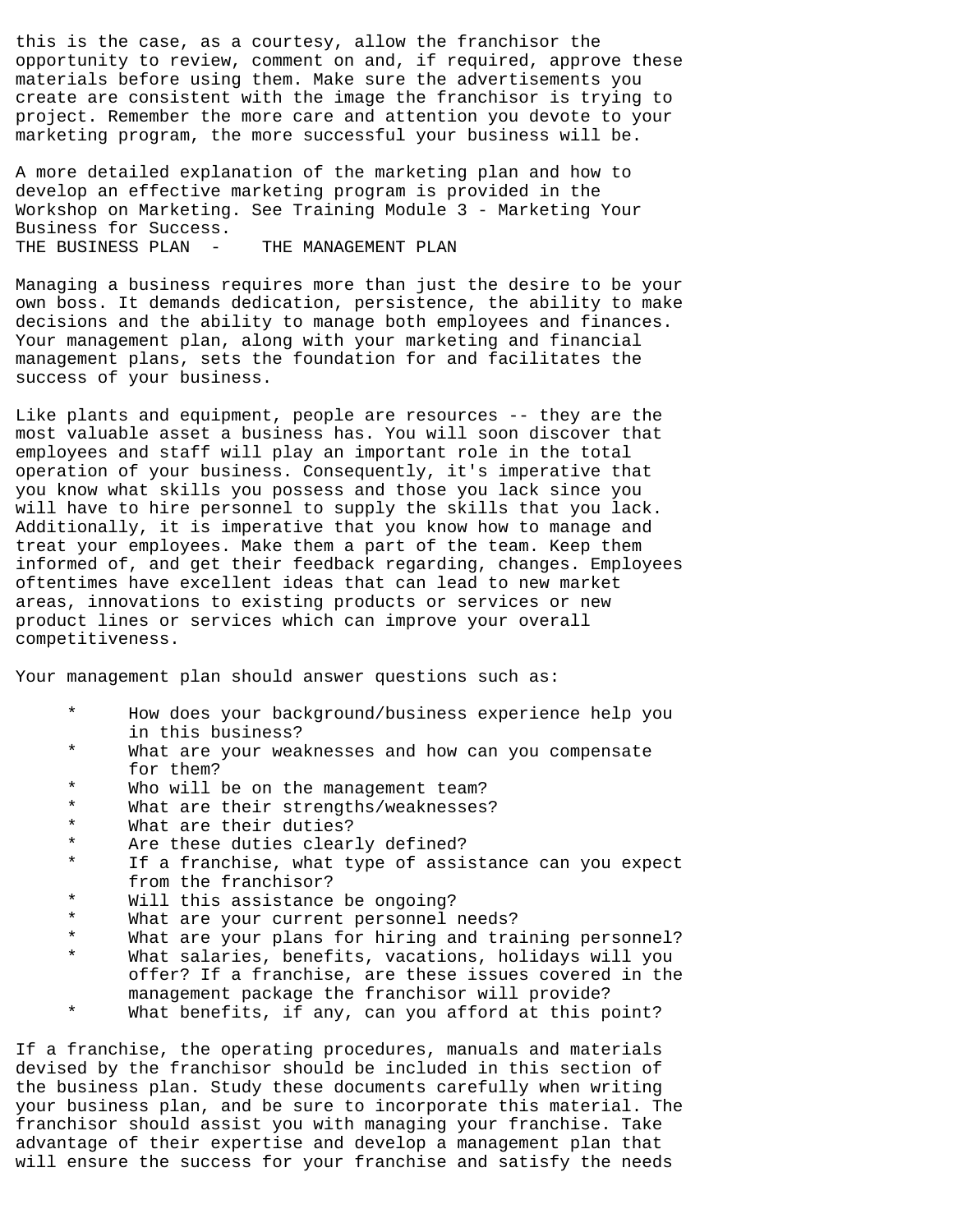and expectations of employees, as well as the franchisor.

#### THE BUSINESS PLAN - THE FINANCIAL MANAGEMENT PLAN

Sound financial management is one of the best ways for your business to remain profitable and solvent. How well you manage the finances of your business is the cornerstone of every successful business venture. Each year thousands of potentially successful businesses fail because of poor financial management. As a business owner, you will need to identify and implement policies that will lead to and ensure that you will meet your financial obligations.

To effectively manage your finances, plan a sound, realistic budget by determining the actual amount of money needed to open your business (start-up costs) and the amount needed to keep it open (operating costs). The first step to building a sound financial plan is to devise a start-up budget. Your start-up budget will usually include such one-time-only costs as major equipment, utility deposits, down payments, etc.

The start-up budget should allow for these expenses.

Start-up Budget

- \* personnel (costs prior to opening)
- \* legal/professional fees
- \* occupancy
- \* licenses/permits
- \* equipment
- \* insurance
- \* supplies
- \* advertising/promotions
- \* salaries/wages
- \* accounting
- \* income
- \* utilities
- \* payroll expenses

An operating budget is prepared when you are actually ready to open for business. The operating budget will reflect your priorities in terms of how your spend your money, the expenses you will incur and how you will meet those expenses (income). Your operating budget also should include money to cover the first three to six months of operation. It should allow for the following expenses.

Operating Budget

- \* personnel
- \* insurance
- \* rent
- \* depreciation
- \* loan payments
- \* advertising/promotions
- \* legal/accounting
- \* miscellaneous expenses
- \* supplies
- \* payroll expenses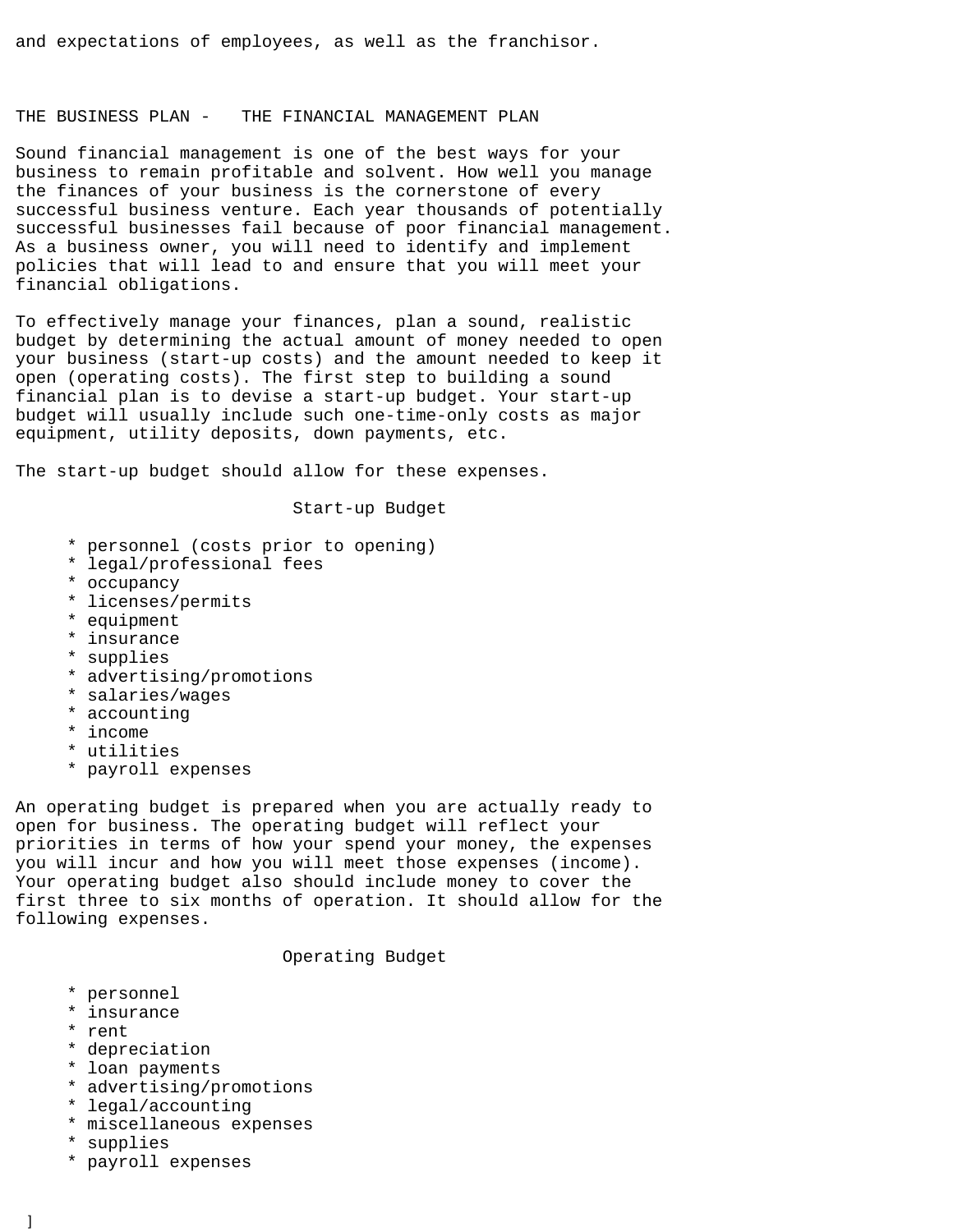- \* salaries/wages
- \* utilities
- \* dues/subscriptions/fees
- \* taxes
- \* repairs/maintenance

The financial section of your business plan should include any loan applications you've filed, a capital equipment and supply list, balance sheet, breakeven analysis, pro-forma income projections (profit and loss statement) and pro-forma cash flow. The income statement and cash flow projections should include a three-year summary, detail by month for the first year, and detail by quarter for the second and third years.

The accounting system and the inventory control system that you will be using is generally addressed in this section of the business plan also. If a franchise, the franchisor may stipulate in the franchise contract the type of accounting and inventory systems you may use. If this is the case, he or she should have a system already intact and you will be required to adopt this system. Whether you develop the accounting and inventory systems yourself, have an outside financial advisor develop the systems or the franchisor provides these systems, you will need to acquire a thorough understanding of each segment and how it operates. Your financial advisor can assist you in developing this section of your business plan.

The following questions should help you determine the amount of start-up capital you will need to purchase and open a franchise.

- \* How much money do you have?
- \* How much money will you need to purchase the franchise?
- \* How much money will you need for start-up?
- \* How much money will you need to stay in business?

Other questions that you will need to consider are:

- \* What type of accounting system will your use? Is it a single entry or dual entry system?
- \* What will your sales goals and profit goals for the coming year be? If a franchise, will the franchisor set your sales and profit goals? Or, will he or she expect you to reach and retain a certain sales level and profit margin?
- \* What financial projections will you need to include in your business plan?
- \* What kind of inventory control system will you use?

Your plan should include an explanation of all projections. Unless you are thoroughly familiar with financial statements, get help in preparing your cash flow and income statements and your balance sheet. Your aim is not to become a financial wizard, but to understand the financial tools well enough to gain their benefits. Your accountant or financial advisor can help you accomplish this goal.

Sample balance sheets, income projections (profit and loss statements) and cash flow statements are included in Appendix 2, Financial Management. For a detailed explanation of these and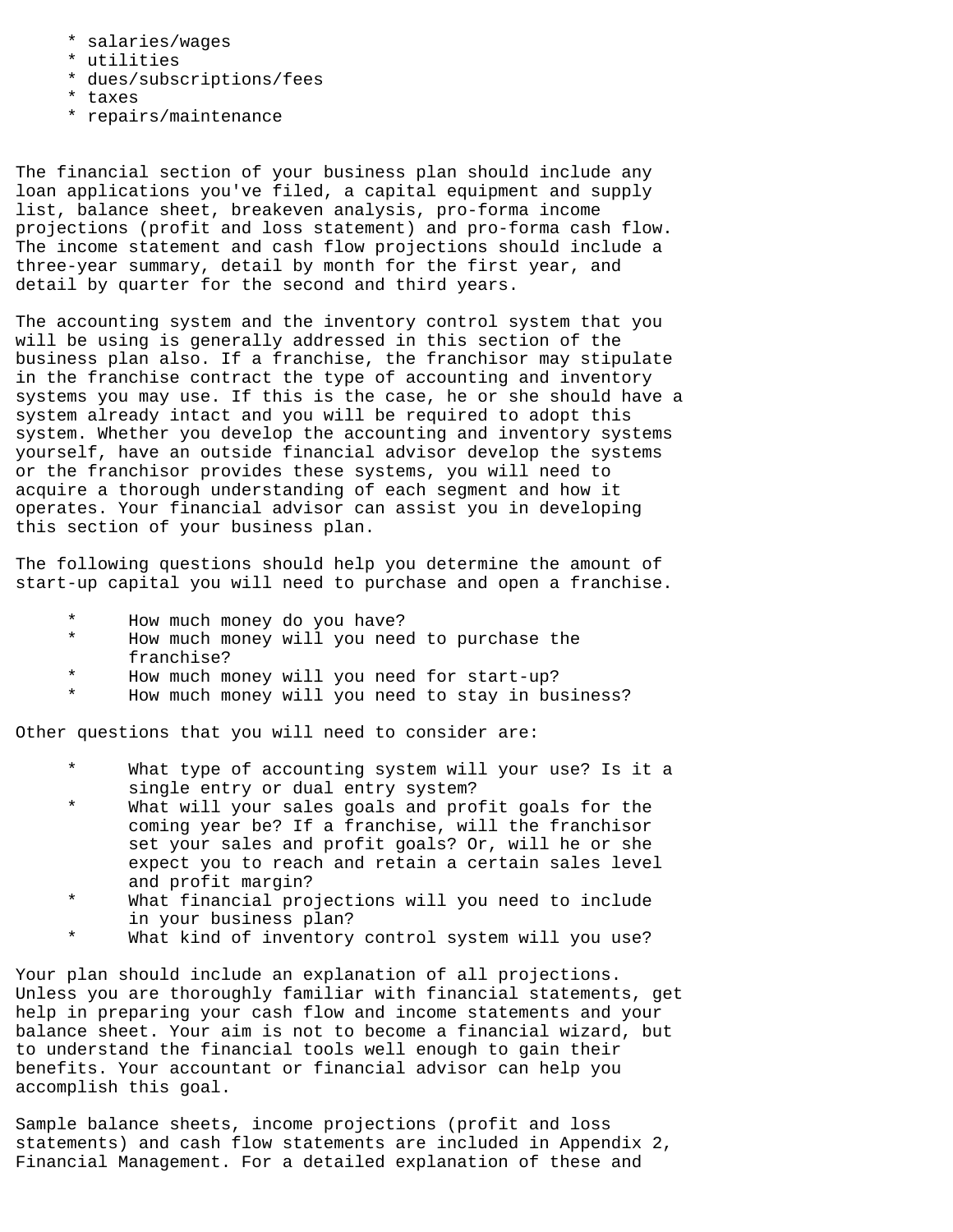other more complex financial concepts, contact your local SBA Office. Look under the U.S. Government section of the local telephone directory.

THE BUSINESS PLAN - SELF-PACED ACTIVITY

During this activity you will:

- \* Briefly describe what goes into a business plan.
- \* Identify advantages of developing the marketing, management and financial management plans.
- \* List financial projections included in the financial management plan.
- \* Sketch an outline for a business plan.

THE BUSINESS PLAN - APPENDIX 1

# MARKETING

- 1. THE MARKETING PLAN
- 2. PRICE/QUALITY MATRIX
- 3. MARKETING TIPS, TRICKS & TRAPS

#### THE ENTREPRENEUR'S MARKETING PLAN

\_\_\_\_\_\_\_\_\_\_\_\_\_\_\_\_\_\_\_\_\_\_\_\_\_\_\_\_\_\_\_\_\_\_\_\_\_\_\_\_\_\_\_\_\_\_\_\_\_\_\_\_\_\_\_\_\_\_\_\_\_\_\_\_\_

This is the marketing plan of\_\_\_\_\_\_\_\_\_\_\_\_\_\_\_\_\_\_\_\_\_\_\_\_\_\_\_\_

I. MARKET ANALYSIS A. Target Market - Who are the customers?

> 1. We will be selling primarily to (check all that apply):

> > Total Percent of Business

| a. Private sector |  |
|-------------------|--|
| b. Wholesalers    |  |
| c. Retailers      |  |
| d. Government     |  |
| e. Other          |  |
|                   |  |

## 2. We will be targeting customers by:

| a. Product line/services.              |  |
|----------------------------------------|--|
| We will target specific lines          |  |
| b. Geographic area? Which areas?       |  |
| c. Sales? We will target sales of      |  |
| d. Industry? Our target industry is __ |  |
| e. Other?                              |  |

 3. How much will our selected market spend on our type of product or service this coming year?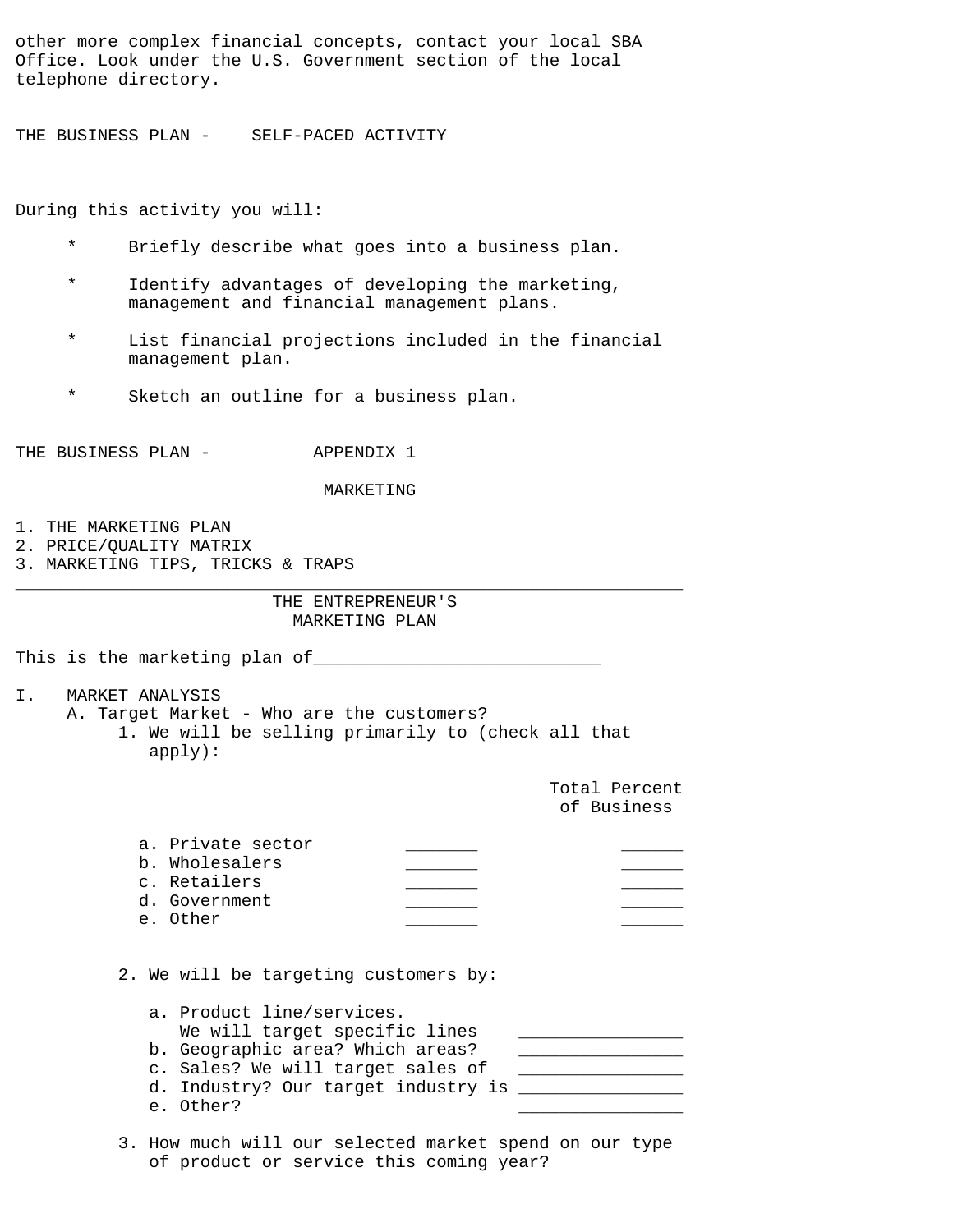| 1. Who are our competitors?                                                                                                                                                       |                                                               |
|-----------------------------------------------------------------------------------------------------------------------------------------------------------------------------------|---------------------------------------------------------------|
| NAME                                                                                                                                                                              |                                                               |
| ADDRESS                                                                                                                                                                           |                                                               |
|                                                                                                                                                                                   |                                                               |
| Years in Business                                                                                                                                                                 |                                                               |
| Market Share<br>Price/Strategy                                                                                                                                                    |                                                               |
| Product/Service                                                                                                                                                                   |                                                               |
| Features                                                                                                                                                                          |                                                               |
|                                                                                                                                                                                   |                                                               |
| NAME                                                                                                                                                                              | <u> 1980 - Johann Barn, mars an t-Amerikaansk politiker (</u> |
| ADDRESS                                                                                                                                                                           |                                                               |
| Years in Business                                                                                                                                                                 |                                                               |
| Market Share                                                                                                                                                                      |                                                               |
| Price/Strategy                                                                                                                                                                    |                                                               |
| Product/Service                                                                                                                                                                   |                                                               |
| Features                                                                                                                                                                          |                                                               |
| 2. How competitive is the market?                                                                                                                                                 |                                                               |
| High                                                                                                                                                                              |                                                               |
| Medium                                                                                                                                                                            |                                                               |
| Low                                                                                                                                                                               |                                                               |
| 3. List below your strengths and weaknesses compared to<br>your competition (consider such areas as location,<br>size of resources, reputation, services, personnel,<br>$etc.$ ): |                                                               |
| Strengths                                                                                                                                                                         | Weaknesses                                                    |
|                                                                                                                                                                                   | 1.                                                            |
|                                                                                                                                                                                   |                                                               |
| 3.                                                                                                                                                                                |                                                               |
| $4. \_$                                                                                                                                                                           |                                                               |
|                                                                                                                                                                                   |                                                               |
| C. Environment                                                                                                                                                                    |                                                               |
| 1. The following are some important economic factors                                                                                                                              |                                                               |
| that will affect our product or service (such as                                                                                                                                  |                                                               |
| trade area growth, industry health, economic trends,<br>taxes, rising energy prices, etc.):                                                                                       |                                                               |

]

 2. The following are some important legal factors that will affect our market: \_\_\_\_\_\_\_\_\_\_\_\_\_\_\_\_\_\_\_\_\_\_\_\_\_\_\_\_\_\_\_\_\_\_\_\_\_\_\_\_\_\_\_\_\_\_\_\_

\_\_\_\_\_\_\_\_\_\_\_\_\_\_\_\_\_\_\_\_\_\_\_\_\_\_\_\_\_\_\_\_\_\_\_\_\_\_\_\_\_\_\_\_\_\_\_\_

\_\_\_\_\_\_\_\_\_\_\_\_\_\_\_\_\_\_\_\_\_\_\_\_\_\_\_\_\_\_\_\_\_\_\_\_\_\_\_\_\_\_\_\_\_\_\_\_

3. The following are some important government factors: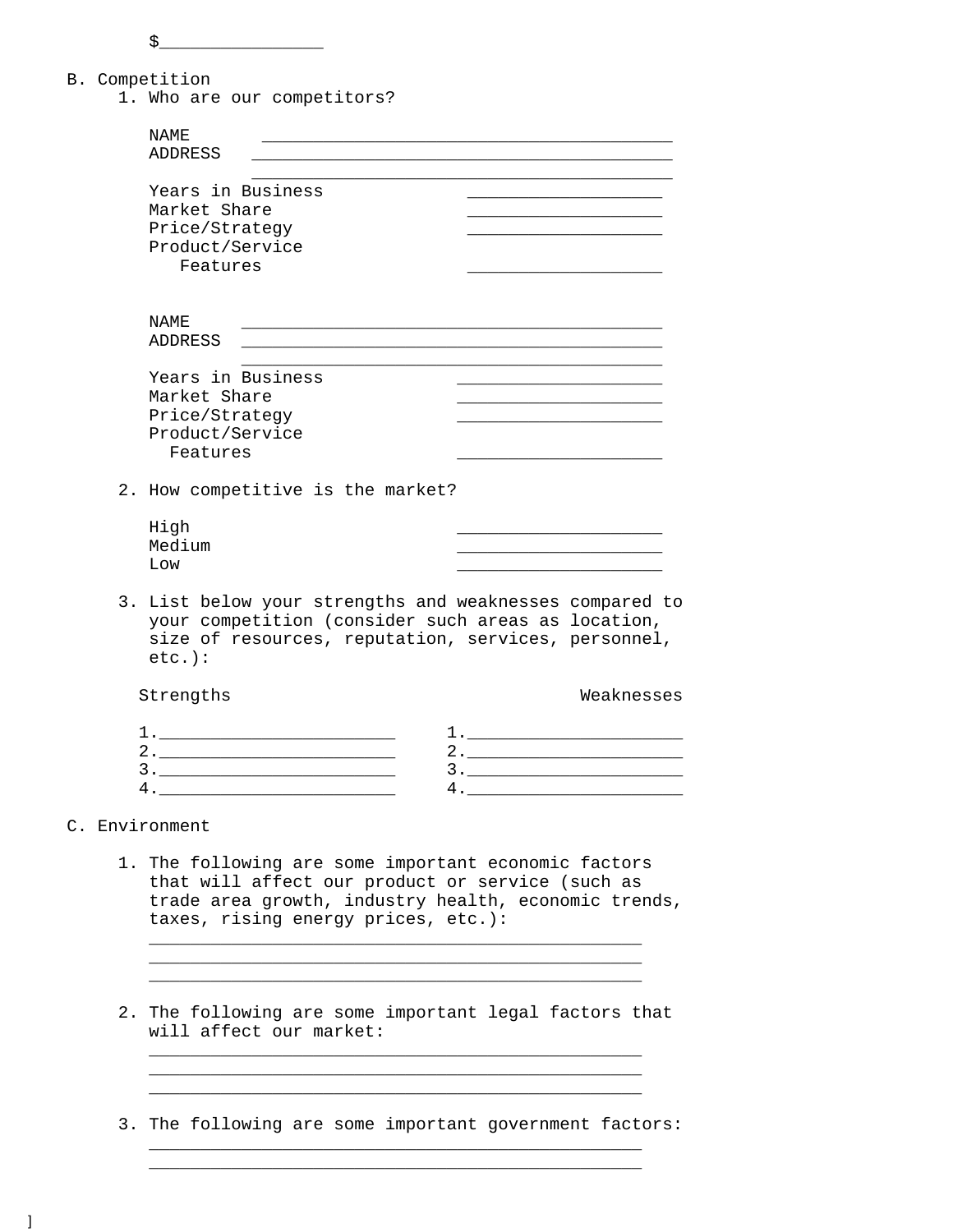4. The following are other environmental factors that will affect our market, but over which we have no control:

\_\_\_\_\_\_\_\_\_\_\_\_\_\_\_\_\_\_\_\_\_\_\_\_\_\_\_\_\_\_\_\_\_\_\_\_\_\_\_\_\_\_\_\_\_\_\_\_

 \_\_\_\_\_\_\_\_\_\_\_\_\_\_\_\_\_\_\_\_\_\_\_\_\_\_\_\_\_\_\_\_\_\_\_\_\_\_\_\_\_\_\_\_\_\_\_\_ \_\_\_\_\_\_\_\_\_\_\_\_\_\_\_\_\_\_\_\_\_\_\_\_\_\_\_\_\_\_\_\_\_\_\_\_\_\_\_\_\_\_\_\_\_\_\_\_ \_\_\_\_\_\_\_\_\_\_\_\_\_\_\_\_\_\_\_\_\_\_\_\_\_\_\_\_\_\_\_\_\_\_\_\_\_\_\_\_\_\_\_\_\_\_\_\_

 \_\_\_\_\_\_\_\_\_\_\_\_\_\_\_\_\_\_\_\_\_\_\_\_\_\_\_\_\_\_\_\_\_\_\_\_\_\_\_\_\_\_\_\_\_\_\_\_ \_\_\_\_\_\_\_\_\_\_\_\_\_\_\_\_\_\_\_\_\_\_\_\_\_\_\_\_\_\_\_\_\_\_\_\_\_\_\_\_\_\_\_\_\_\_\_\_ \_\_\_\_\_\_\_\_\_\_\_\_\_\_\_\_\_\_\_\_\_\_\_\_\_\_\_\_\_\_\_\_\_\_\_\_\_\_\_\_\_\_\_\_\_\_\_\_

 \_\_\_\_\_\_\_\_\_\_\_\_\_\_\_\_\_\_\_\_\_\_\_\_\_\_\_\_\_\_\_\_\_\_\_\_\_\_\_\_\_\_\_\_\_\_\_\_\_\_ \_\_\_\_\_\_\_\_\_\_\_\_\_\_\_\_\_\_\_\_\_\_\_\_\_\_\_\_\_\_\_\_\_\_\_\_\_\_\_\_\_\_\_\_\_\_\_\_\_\_ \_\_\_\_\_\_\_\_\_\_\_\_\_\_\_\_\_\_\_\_\_\_\_\_\_\_\_\_\_\_\_\_\_\_\_\_\_\_\_\_\_\_\_\_\_\_\_\_\_\_

 \_\_\_\_\_\_\_\_\_\_\_\_\_\_\_\_\_\_\_\_\_\_\_\_\_\_\_\_\_\_\_\_\_\_\_\_\_\_\_\_\_\_\_\_\_\_\_\_\_\_ \_\_\_\_\_\_\_\_\_\_\_\_\_\_\_\_\_\_\_\_\_\_\_\_\_\_\_\_\_\_\_\_\_\_\_\_\_\_\_\_\_\_\_\_\_\_\_\_\_\_ \_\_\_\_\_\_\_\_\_\_\_\_\_\_\_\_\_\_\_\_\_\_\_\_\_\_\_\_\_\_\_\_\_\_\_\_\_\_\_\_\_\_\_\_\_\_\_\_\_\_

\_\_\_\_\_\_\_\_\_\_\_\_\_\_\_\_\_\_\_\_\_\_\_\_\_\_\_\_\_\_\_\_\_\_\_\_\_\_\_\_\_\_\_\_\_\_\_\_\_\_

 \_\_\_\_\_\_\_\_\_\_\_\_\_\_\_\_\_\_\_\_\_\_\_\_\_\_\_\_\_\_\_\_\_\_\_\_\_\_\_\_\_\_\_\_\_\_\_\_\_\_ \_\_\_\_\_\_\_\_\_\_\_\_\_\_\_\_\_\_\_\_\_\_\_\_\_\_\_\_\_\_\_\_\_\_\_\_\_\_\_\_\_\_\_\_\_\_\_\_\_\_

- II. PRODUCT OR SERVICE ANALYSIS
	- A. Description
		- 1. Describe here what the product/service is and what it does:
	- B. Comparison
		- 1. What advantages does our product/service have over those of the competition (consider such things as unique features, patents, expertise, special training, etc.)?
		- 2. What disadvantages does it have?
	- C. Some Considerations
		- 1. Where will you get your materials and supplies?
		- 2. List other considerations:
- III. MARKETING STRATEGIES MARKET MIX
	- A. Image
- 1. First, what kind of image do we want to have (such as cheap but good, or exclusiveness, or customer oriented or highest quality, or convenience, or speed, or ...)? \_\_\_\_\_\_\_\_\_\_\_\_\_\_\_\_\_\_\_\_\_\_\_\_\_\_\_\_\_\_\_\_\_\_\_\_\_\_\_\_\_\_\_\_\_\_\_\_\_\_

 B. Features 1. List the features we will emphasize: a. \_\_\_\_\_\_\_\_\_\_\_\_\_\_\_\_\_\_\_\_\_\_\_\_\_\_\_\_\_\_\_\_\_\_\_\_\_\_\_\_\_\_ b. \_\_\_\_\_\_\_\_\_\_\_\_\_\_\_\_\_\_\_\_\_\_\_\_\_\_\_\_\_\_\_\_\_\_\_\_\_\_\_\_\_\_  $c.$   $\Box$ 

C. Pricing

- 1. We will be using the following pricing strategy:
- a. Markup on cost \_\_\_\_\_ What % markup? \_\_\_\_
- b. Suggested price  $\begin{array}{ccc} \text{\_} \end{array}$
- c. Competitive \_\_\_\_
	- c. Compectitive<br>d. Below competition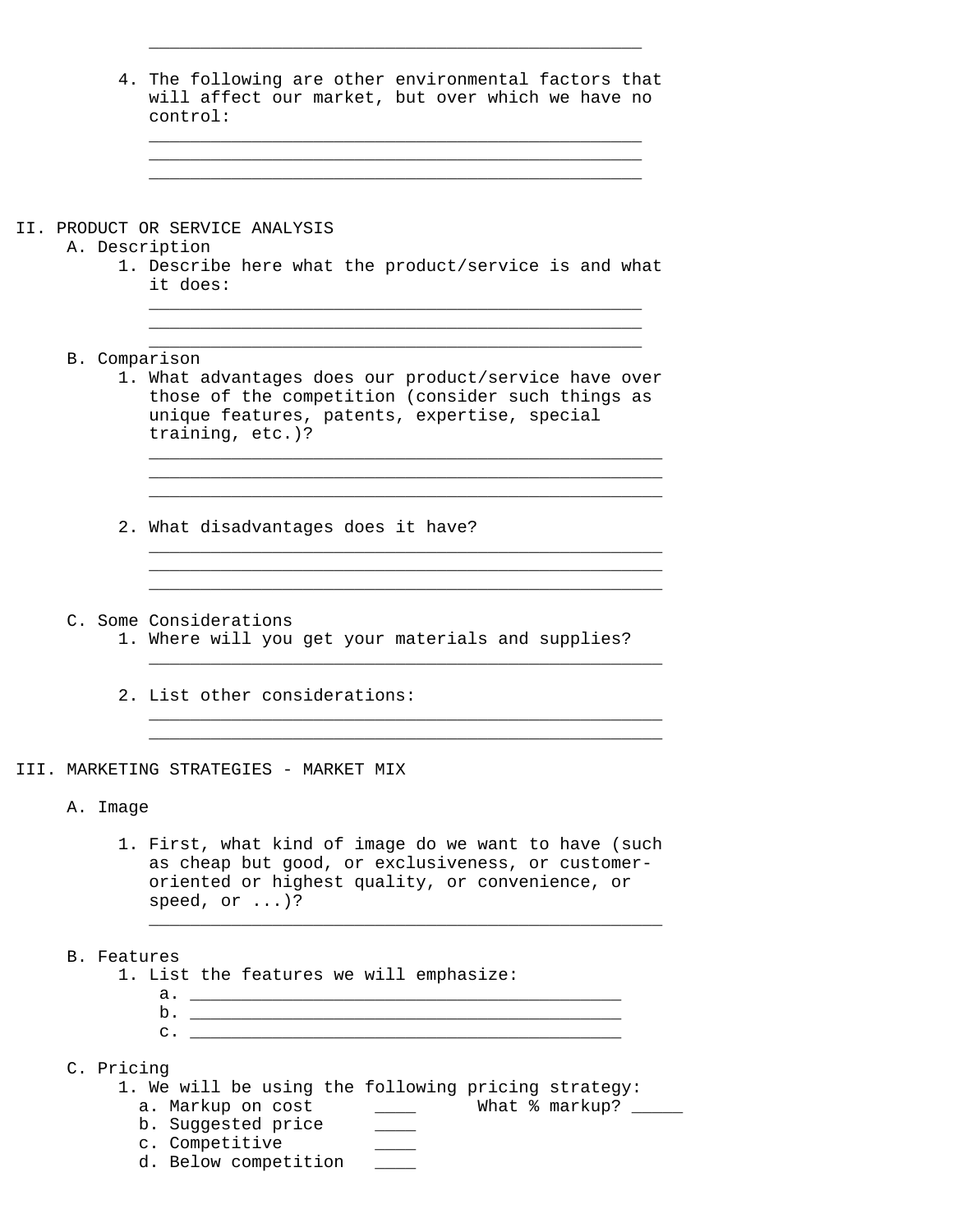| 2. Are our prices in line with our image?<br>$YES$ and $T = 1$ and $T = 1$ and $T = 1$ and $T = 1$ and $T = 1$ and $T = 1$ and $T = 1$ and $T = 1$ and $T = 1$ and $T = 1$ and $T = 1$ and $T = 1$ and $T = 1$ and $T = 1$ and $T = 1$ and $T = 1$ and $T = 1$ and $T = 1$ and $T = 1$ and $T = $ |
|---------------------------------------------------------------------------------------------------------------------------------------------------------------------------------------------------------------------------------------------------------------------------------------------------|
| 3. Do our prices cover costs and leave a margin of                                                                                                                                                                                                                                                |
| profit?                                                                                                                                                                                                                                                                                           |
| $YES$ <sub>_____</sub><br>$NO$ <sub>_____</sub>                                                                                                                                                                                                                                                   |
| D. Customer Services                                                                                                                                                                                                                                                                              |
| 1. List the customer services we provide:                                                                                                                                                                                                                                                         |
|                                                                                                                                                                                                                                                                                                   |
|                                                                                                                                                                                                                                                                                                   |
| 2. These are our sales/credit terms:                                                                                                                                                                                                                                                              |
|                                                                                                                                                                                                                                                                                                   |
|                                                                                                                                                                                                                                                                                                   |
| 3. The competition offers the following services:                                                                                                                                                                                                                                                 |
|                                                                                                                                                                                                                                                                                                   |
| $b.$ $\overline{\phantom{a}}$                                                                                                                                                                                                                                                                     |
|                                                                                                                                                                                                                                                                                                   |
|                                                                                                                                                                                                                                                                                                   |
|                                                                                                                                                                                                                                                                                                   |
| E. Advertising/Promotion<br>1. These are the things we wish to say about the                                                                                                                                                                                                                      |
| business:                                                                                                                                                                                                                                                                                         |
|                                                                                                                                                                                                                                                                                                   |
| <u> 1989 - Johann Stoff, amerikansk politik (f. 1989)</u>                                                                                                                                                                                                                                         |
|                                                                                                                                                                                                                                                                                                   |
| 2. We will use the following advertising/promotion                                                                                                                                                                                                                                                |
| sources:                                                                                                                                                                                                                                                                                          |
| 1. Television                                                                                                                                                                                                                                                                                     |
| 2. Radio<br>3. Direct mail                                                                                                                                                                                                                                                                        |
| 4. Personal contacts                                                                                                                                                                                                                                                                              |
| 5. Trade associations                                                                                                                                                                                                                                                                             |
| 6. Newspaper                                                                                                                                                                                                                                                                                      |
| 7. Magazines                                                                                                                                                                                                                                                                                      |
| 8. Yellow Pages                                                                                                                                                                                                                                                                                   |
| 9. Billboard                                                                                                                                                                                                                                                                                      |
| 10. Other_____________                                                                                                                                                                                                                                                                            |
| 3. The following are the reasons why we consider the                                                                                                                                                                                                                                              |
| media we have chosen to be the most effective:                                                                                                                                                                                                                                                    |
|                                                                                                                                                                                                                                                                                                   |
|                                                                                                                                                                                                                                                                                                   |

- 1. Marketing Steps
	- \* Classifying Your Customers' Needs
	- \* Targeting Your Customer(s)
	- \* Examining Your "Niche"
	- \* Identifying Your Competitors
	- \* Assessing and Managing Your Available Resources

- Financial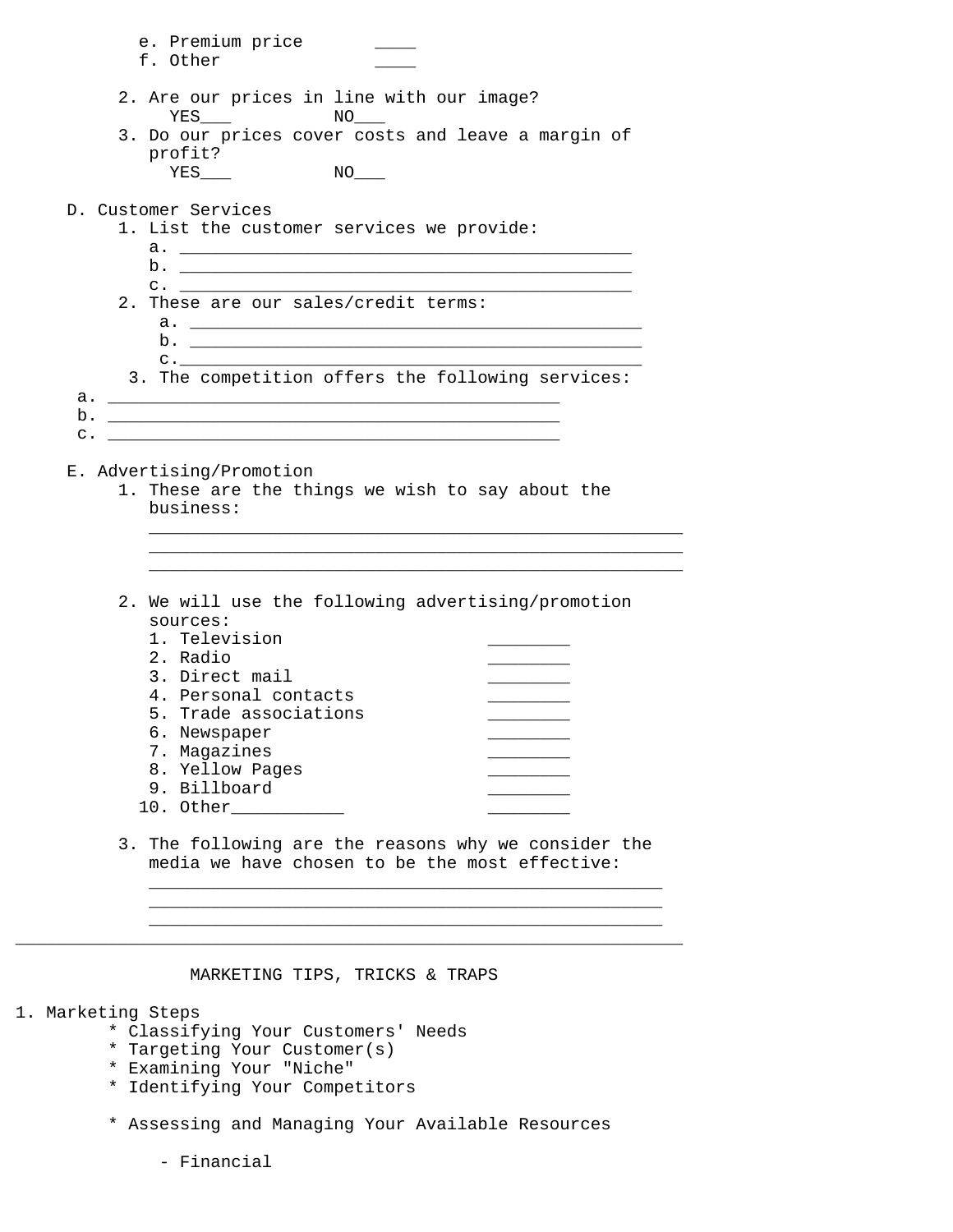- Human
- Material
- Production

NOTES AND STRATEGIES FOR YOUR BUSINESS

\_\_\_\_\_\_\_\_\_\_\_\_\_\_\_\_\_\_\_\_\_\_\_\_\_\_\_\_\_\_\_\_\_\_\_\_\_\_\_\_\_\_\_\_\_\_\_\_\_\_\_\_\_\_\_\_\_\_\_\_\_\_\_\_\_

\_\_\_\_\_\_\_\_\_\_\_\_\_\_\_\_\_\_\_\_\_\_\_\_\_\_\_\_\_\_\_\_\_\_\_\_\_\_\_\_\_\_\_\_\_\_\_\_\_\_\_\_\_\_\_\_\_\_\_\_\_\_\_\_\_

#### MARKETING TIPS, TRICKS & TRAPS

# 2. Marketing Positioning

- \* Follower versus Leader
- \* Quality versus Price
- \* Innovator versus Adaptor
- \* Customer versus Product
- \* International versus Domestic
- \* Private Sector versus Government

NOTES AND STRATEGIES FOR YOUR BUSINESS

\_\_\_\_\_\_\_\_\_\_\_\_\_\_\_\_\_\_\_\_\_\_\_\_\_\_\_\_\_\_\_\_\_\_\_\_\_\_\_\_\_\_\_\_\_\_\_\_\_\_\_\_\_\_\_\_\_\_\_\_\_\_\_\_\_

\_\_\_\_\_\_\_\_\_\_\_\_\_\_\_\_\_\_\_\_\_\_\_\_\_\_\_\_\_\_\_\_\_\_\_\_\_\_\_\_\_\_\_\_\_\_\_\_\_\_\_\_\_\_\_\_\_\_\_\_\_\_\_\_\_

MARKETING TIPS, TRICKS & TRAPS

3. Sales Strategy

- \* Use Customer-Oriented Selling Approach By Constructing Agreement
	- \* Phase One: Establish Rapport with Customer by agreeing to discuss what the customer wants to achieve.
	- \* Phase Two: Determine Customer Objective and Situational Factors - by agreeing on what the customer wants to achieve and those factors in the environment that will influence these results.
	- \* Phase Three: Recommend a Customer Action Plan by agreeing that using your product/ service will indeed achieve what customer wants.
	- \* Phase Four: Obtaining Customer Commitment By agreeing that the customer will acquire your product/service.
- \* Emphasize Customer Advantage
	- Must be Read: When a competitive advantage can not be demonstrated, it will not translate into a benefit.

 Must be Important to the Customer: When the perception of competitive advantage varies between supplier and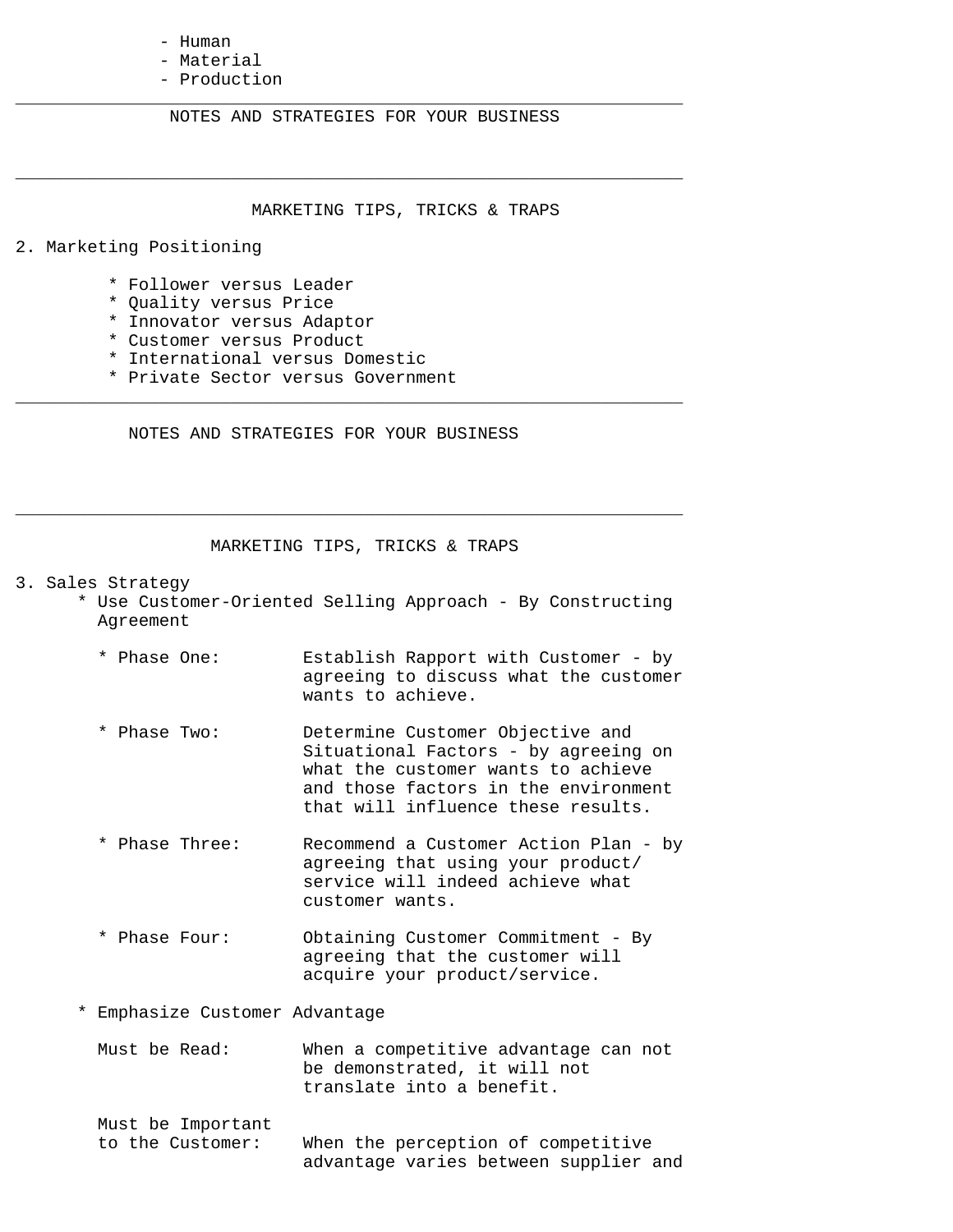customer, the customer wins.

 Must be Specific: When a competitive advantage lacks specificity, it translates into mere puffery and is ignored.

 Must be Promotable: When a competitive advantage is proven, it is essential that your customer know it, lest it not exist at all.

NOTES AND STRATEGIES FOR YOUR BUSINESS

\_\_\_\_\_\_\_\_\_\_\_\_\_\_\_\_\_\_\_\_\_\_\_\_\_\_\_\_\_\_\_\_\_\_\_\_\_\_\_\_\_\_\_\_\_\_\_\_\_\_\_\_\_\_\_\_\_\_\_\_\_\_\_\_

\_\_\_\_\_\_\_\_\_\_\_\_\_\_\_\_\_\_\_\_\_\_\_\_\_\_\_\_\_\_\_\_\_\_\_\_\_\_\_\_\_\_\_\_\_\_\_\_\_\_\_\_\_\_\_\_\_\_\_\_\_\_\_\_\_

# MARKETING TIPS, TRICKS & TRAPS

- 4. Benefits vs. Features
	- \* The six "O's" of organizing Customer Buying Behavior

| ORIGINS of purchase:    | Who buys it?           |
|-------------------------|------------------------|
| OBJECTIVES of purchase: | What do they need/buy? |
| OCCASIONS of purchase:  | When do they buy it?   |
| OUTLETS of purchase:    | Where do they buy it?  |
| OBJECTIVES of purchase: | Why do they buy it?    |
| OPERATIONS of purchase: | How do they buy it?    |
|                         |                        |

- \* Convert features to benefits using the "...Which Means..." Transition
- \* Sales Maxim: "Unless the proposition appeals to their INTEREST, unless it satisfies their DESIRES, and unless it shows them a GAIN--then they will not buy!"

\_\_\_\_\_\_\_\_\_\_\_\_\_\_\_\_\_\_\_\_\_\_\_\_\_\_\_\_\_\_\_\_\_\_\_\_\_\_\_\_\_\_\_\_\_\_\_\_\_\_\_\_\_\_\_\_\_\_\_\_\_\_\_\_\_

\_\_\_\_\_\_\_\_\_\_\_\_\_\_\_\_\_\_\_\_\_\_\_\_\_\_\_\_\_\_\_\_\_\_\_\_\_\_\_\_\_\_\_\_\_\_\_\_\_\_\_\_\_\_\_\_\_\_\_\_\_\_\_\_\_

 \* Quality Customer Leads: Level of need ability to pay Authority to pay **Accessibility** Sympathetic attitude Business history One-source buyer Reputation (price or

quality buyer)

NOTES AND STRATEGIES FOR YOUR BUSINESS

 CONVERT FEATURES INTO BENEFITS-- THE "...WHICH MEANS..." TRANSITION

FEATURES "WHICH MEANS" BENEFITS

Performance and the Saved Time Saved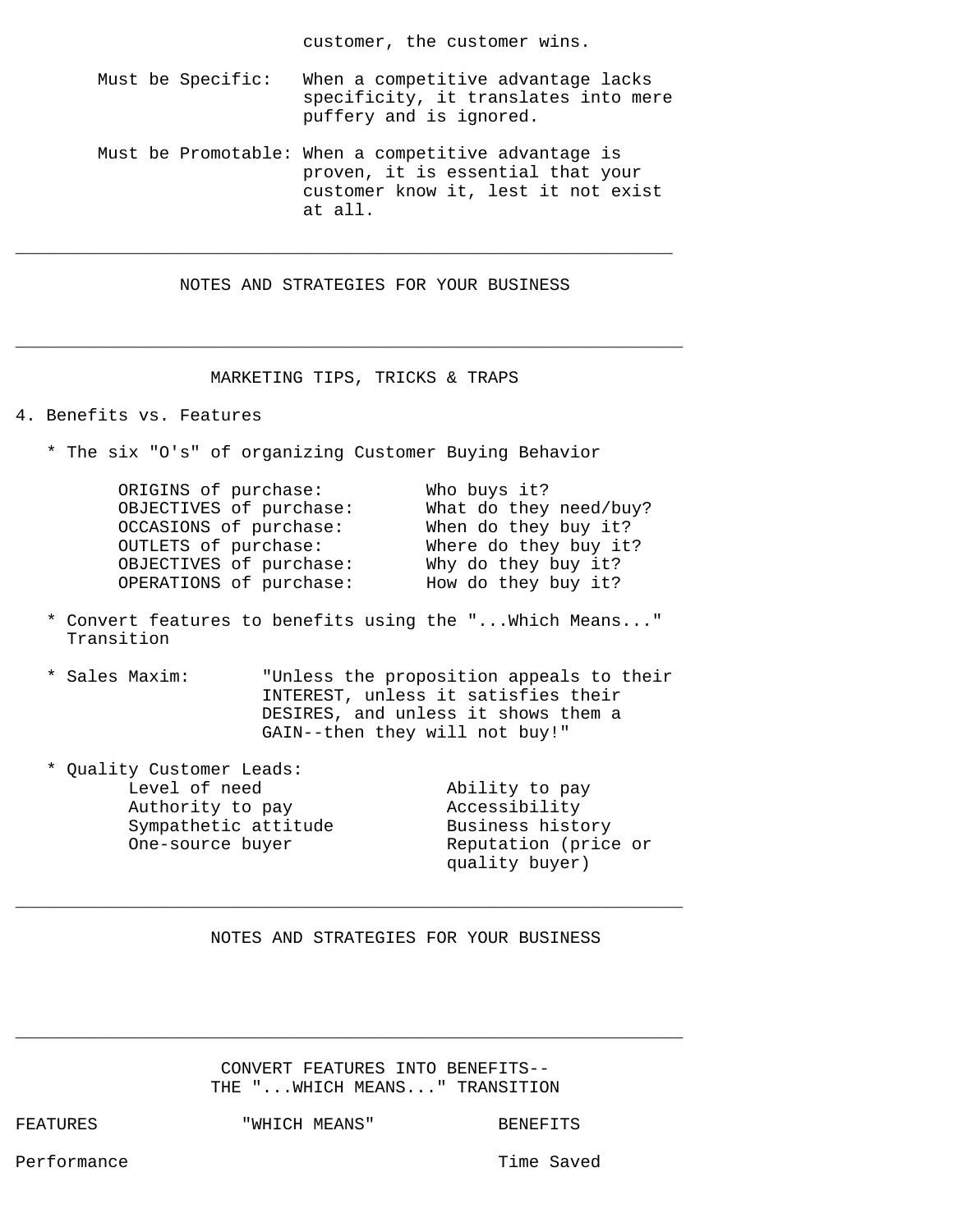Components Prestige Exclusive Greater Greater Greater (Greater Greater Greater Greater Greater Greater Greater Greater  $G$ 

Delivery Leadership Design Ease of Use Promotion Simplicity Workmanship Long Life

# BUYING MOTIVES

Economy of Purchase **Pride of** 

Increased Profits Desire for

Accurate Performance and Controller and Desire for Variety Labor-Saving Safety Safety Time-Saving Fear Fear Simple Construction  $\qquad \qquad$  Desire to Create Simple Operation **Desire for Desire for** 

Ease of Repair Convenience Ease of Installation and Desire to Be

Space-Saving Curiosity Increased Production Availability Complete Servicing Good Workmanship Low Maintenance Thorough Research Desire to be Unique Curiosity

Reputation Reduced Cost Colors Bigger Savings Sizes Greater Profits Convenience Uses Uniform Production Applications **Example 2018** Uniform Accuracy Ruggedness **Continuous** Output Service Increased Sales Price Economy of Use Availability **Reduced Inventory Reduced Inventory** Installation and Low Operating Cost Lab Tests and the contract of the contract of the Reduced Upkeep and the Reduced Upkeep and the Reduced Upkeep Terms Reduced Waste

# RATIONAL **EMOTIONAL**

 Appearance Economy of Use extending the Conomy of Use and Pride of Ownership Efficient Profits Desire of Prestige Recognition Durability **Durability** Desire to Imitate Security Unique

# PRICE / QUALITY MATRIX SALES APPEALS

\_\_\_\_\_\_\_\_\_\_\_\_\_\_\_\_\_\_\_\_\_\_\_\_\_\_\_\_\_\_\_\_\_\_\_\_\_\_\_\_\_\_\_\_\_\_\_\_\_\_\_\_\_\_\_\_\_\_\_\_\_\_\_\_\_

PRICE/QUALITY HIGH MEDIUM MEDIUM LOW

| HIGH   | "Rolls Royce"  | "We Try Harder"                     | "Best Buy" |
|--------|----------------|-------------------------------------|------------|
|        | Strategy       | Strategy                            | Strategy   |
| MEDIUM | "Out Performs" | "Piece of the Rock" "Smart Shopper" |            |

Strategy Strategy Strategy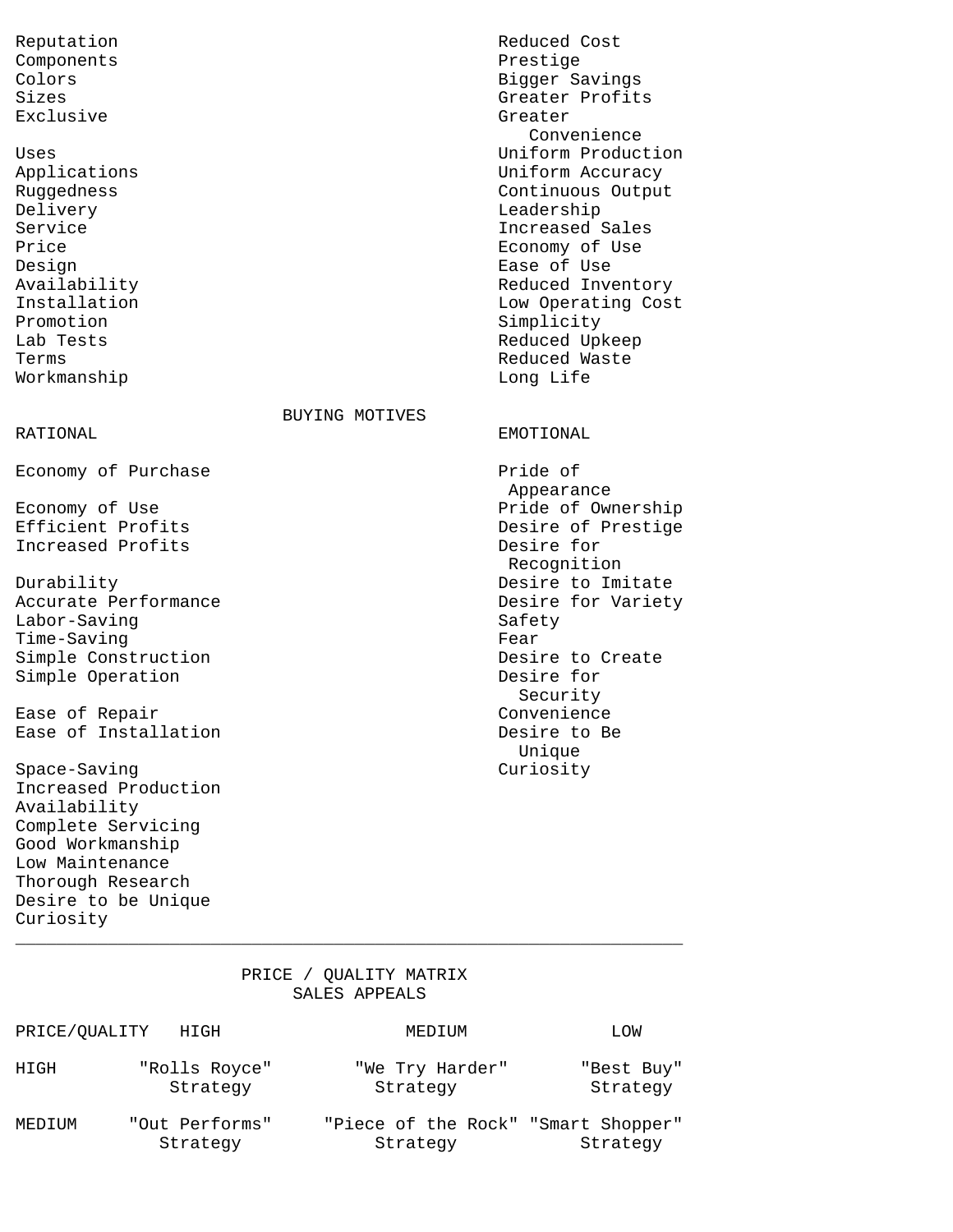| LOW | "Feature Packed" | "Keeps on Ticking" | "Barqain |
|-----|------------------|--------------------|----------|
|     | Strategy         | Strategy           | Hunter"  |
|     |                  |                    | Strategy |

THE BUSINESS PLAN - APPENDIX 2

# FINANCIAL MANAGEMENT

- 1. Income Projection Statement - Instructions for Income Projection Statement
- 2. Balance Sheet - Instructions for Balance Sheet
- 3. Monthly Cash Flow Projection - Instructions for Monthly Cash Flow Projection
- 4. Information Resources

# INCOME PROJECTION STATEMENT

\_\_\_\_\_\_\_\_\_\_\_\_\_\_\_\_\_\_\_\_\_\_\_\_\_\_\_\_\_\_\_\_\_\_\_\_\_\_\_\_\_\_\_\_\_\_\_\_\_\_\_\_\_\_\_\_\_\_\_\_\_\_\_\_\_

 Industry J F M A M J J A S O N D Annual Annual % total % Total net sales (revenues) Costs of sales Gross profit Gross profit margin Controllable expenses Salaries/wages Payroll expenses Legal/accounting Advertising Automobile Office supplies Dues/Subscriptions Utilities Miscellaneous Total controllable expenses Fixed expenses Rent Depreciation Utilities Insurance License/permits Loan payments Miscellaneous Total fixed expenses Total expenses Net profit (loss) before taxes Taxes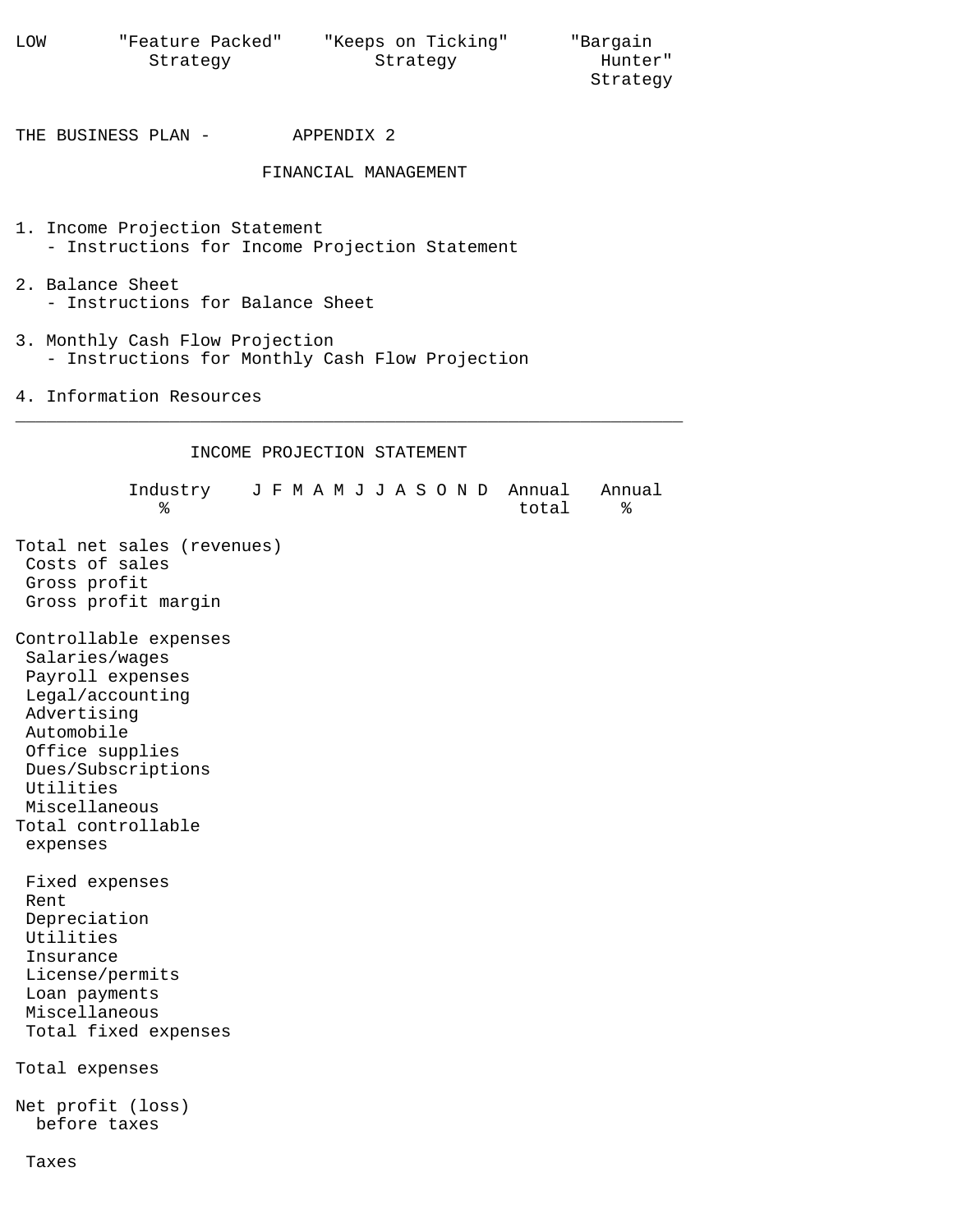# INSTRUCTIONS FOR INCOME PROJECTIONS STATEMENT

\_\_\_\_\_\_\_\_\_\_\_\_\_\_\_\_\_\_\_\_\_\_\_\_\_\_\_\_\_\_\_\_\_\_\_\_\_\_\_\_\_\_\_\_\_\_\_\_\_\_\_\_\_\_\_\_\_\_\_\_\_\_\_\_\_

The income projections (profit and loss) statement is valuable as both a planning tool and a key management tool to help control business operations. It enables the owner/manager to develop a preview of the amount of income generated each month and for the business year, based on reasonable predictions of monthly levels of sales, costs and expenses.

As monthly projections are developed and entered into the income projections statement, they can serve as definite goals for controlling the business operation. As actual operating results become known each month, they should be recorded for comparison with the monthly projections. A completed income statement allows the owner/manager to compare actual figures with monthly projections and to take steps to correct any problems.

#### Industry Percentage

In the industry percentage column, enter the percentages of total sales (revenues) that are standard for your industry, which are derived by dividing

Costs/expenses items x 100%

total net sales

 $\frac{1}{\sqrt{2\pi}}$  ,  $\frac{1}{\sqrt{2\pi}}$  ,  $\frac{1}{\sqrt{2\pi}}$  ,  $\frac{1}{\sqrt{2\pi}}$  ,  $\frac{1}{\sqrt{2\pi}}$  ,  $\frac{1}{\sqrt{2\pi}}$  ,  $\frac{1}{\sqrt{2\pi}}$  ,  $\frac{1}{\sqrt{2\pi}}$  ,  $\frac{1}{\sqrt{2\pi}}$  ,  $\frac{1}{\sqrt{2\pi}}$  ,  $\frac{1}{\sqrt{2\pi}}$  ,  $\frac{1}{\sqrt{2\pi}}$  ,  $\frac{1}{\sqrt{2\pi}}$  ,

These percentages can be obtained from various sources, such as trade associations, accountants or banks. The reference librarian in your nearest public library can refer you to documents that contain the percentage figures, for example, Robert Morris Associates' Annual Statement Studies (One Liberty Place, Philadelphia, PA 19103).

Industry figures serve as a useful bench mark against which to compare cost and expense estimates that you develop for your firm. Compare the figures in the industry percentage column to those in the annual percentage column.

Total Net Sales (Revenues)

Determine the total number of units of products or services you realistically expect to sell each month in each department at the prices you expect to get. Use this step to create the projections to review your pricing practices.

- What returns, allowances and markdowns can be expected?
- Exclude any revenue that is not strictly related to the business.

Cost of Sales

The key to calculating your cost of sales is that you do not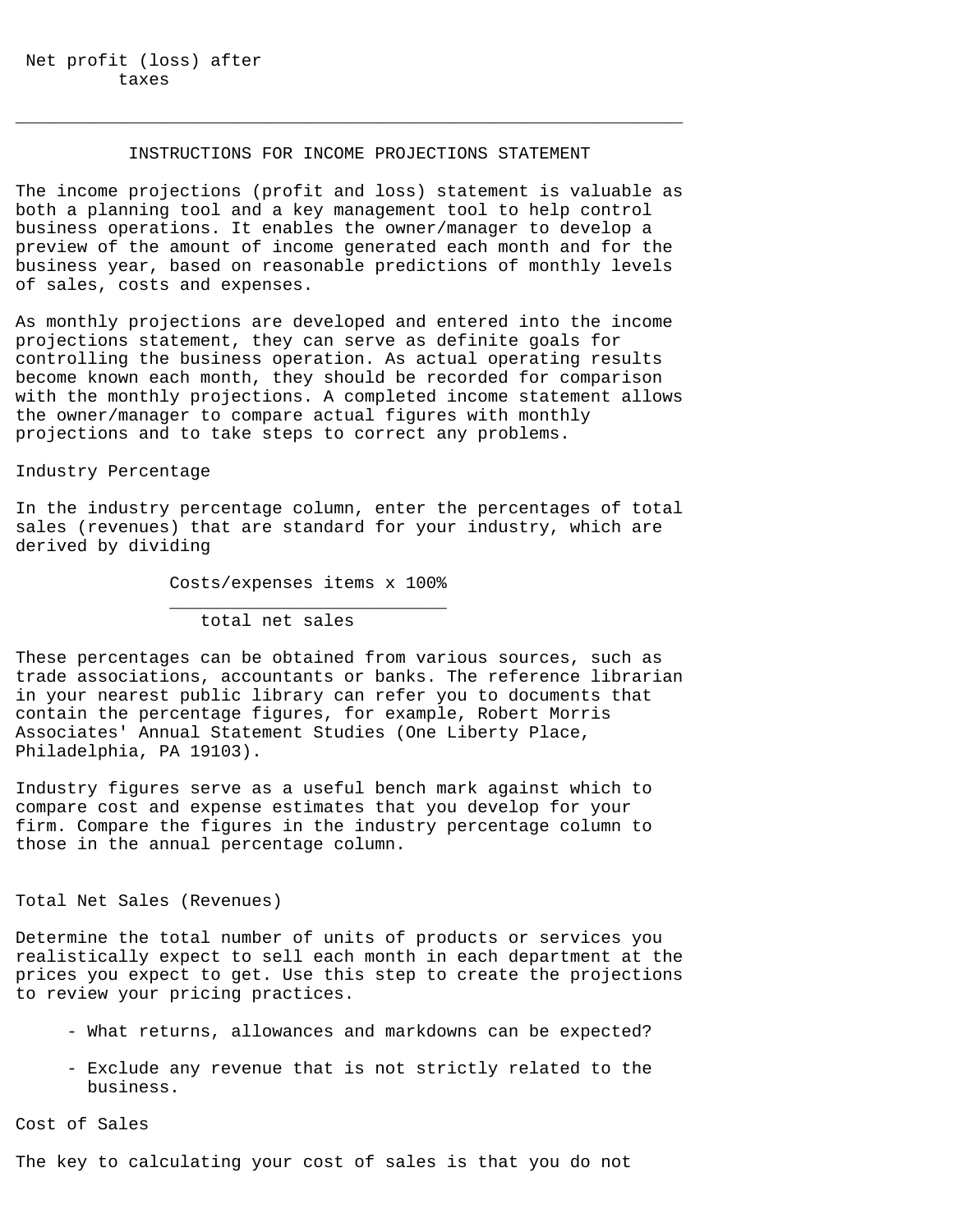overlook any costs that you have incurred. Calculate cost of sales of all products and services used to determine total net sales. Where inventory is involved, do not overlook transportation costs. Also include any direct labor.

Gross Profit

Subtract the total cost of sales from the total net sales to obtain gross profit.

Gross Profit Margin

The gross profit is expressed as a percentage of total sales (revenues). It is calculated by dividing

gross profits

total net sales

Controllable (also known as Variable) Expenses

 $\frac{1}{\sqrt{2\pi}}$  ,  $\frac{1}{\sqrt{2\pi}}$  ,  $\frac{1}{\sqrt{2\pi}}$  ,  $\frac{1}{\sqrt{2\pi}}$  ,  $\frac{1}{\sqrt{2\pi}}$  ,  $\frac{1}{\sqrt{2\pi}}$  ,  $\frac{1}{\sqrt{2\pi}}$  ,  $\frac{1}{\sqrt{2\pi}}$  ,  $\frac{1}{\sqrt{2\pi}}$  ,  $\frac{1}{\sqrt{2\pi}}$  ,  $\frac{1}{\sqrt{2\pi}}$  ,  $\frac{1}{\sqrt{2\pi}}$  ,  $\frac{1}{\sqrt{2\pi}}$  ,

- Salary expenses -- Base pay plus overtime.
- Payroll expenses -- Include paid vacations, sick leave, health insurance, unemployment insurance and social security taxes.
- Outside services -- Include costs of subcontracts, overflow work and special or one-time services.
- Supplies -- Services and items purchased for use in the business.
- Repair and maintenance -- Regular maintenance and repair, including periodic large expenditures such as painting.
- Advertising -- Include desired sales volume and classified directory advertising expenses.
- Car delivery and travel -- Include charges if personal car is used in business, including parking, tools, buying trips, etc.
- Accounting and legal -- Outside professional services.

Fixed Expenses

- Rent -- List only real estate used in business.
- Depreciation -- Amortization of capital assets.
- Utilities -- Water, heat, light, etc.
- Insurance -- Fire or liability on property or products. Include workers' compensation.
- Loan repayments -- Interest on outstanding loans.
- Miscellaneous -- Unspecified; small expenditures without separate accounts.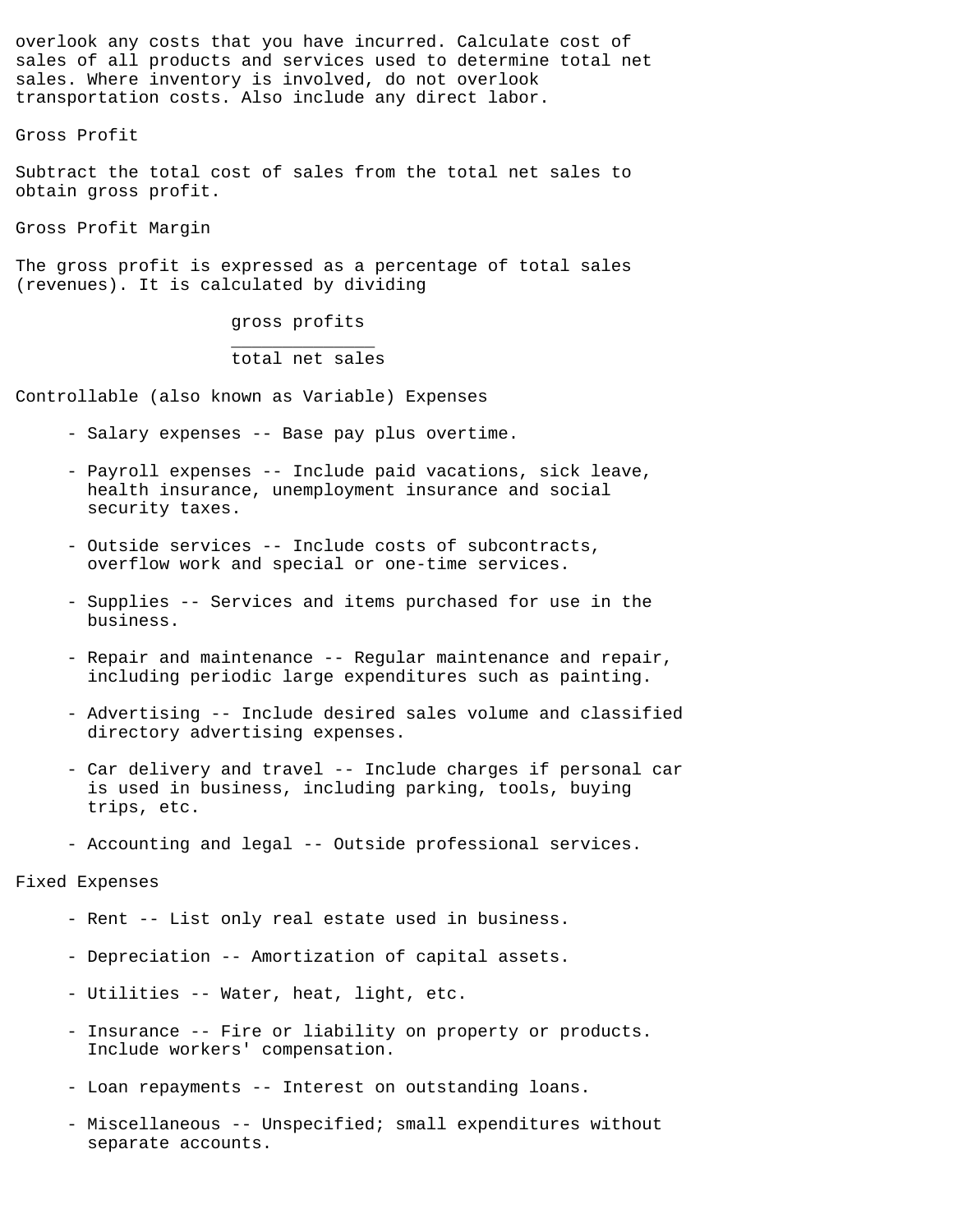| Net Profit (loss)<br>(before taxes) | - Subtract total expenses from gross profit.                                                                                                                                        |
|-------------------------------------|-------------------------------------------------------------------------------------------------------------------------------------------------------------------------------------|
| Taxes                               | - Include inventory and sales tax, excise<br>tax, real estate tax, etc.                                                                                                             |
| Net Profit (loss)<br>(after taxes)  | - Subtract taxes from net profit (before<br>taxes)                                                                                                                                  |
| Annual Total                        | - For each of the sales and expense items in<br>your income projection statement, add all<br>the monthly figures across the table and<br>put the result in the annual total column. |
|                                     | Annual Percentage - Calculate the annual percentage by dividing                                                                                                                     |
|                                     | Annual total x 100%                                                                                                                                                                 |
|                                     | total net sales                                                                                                                                                                     |
|                                     | - Compare this figure to the industry<br>percentage in the first column.                                                                                                            |

\_\_\_\_\_\_\_\_\_\_\_\_\_\_\_\_\_\_\_\_\_\_\_\_\_\_\_\_\_\_\_\_\_\_\_\_\_\_\_\_\_\_\_\_\_\_\_\_\_\_\_\_\_\_\_\_\_\_\_\_\_\_\_\_\_

BALANCE SHEET

|                        | COMPANY NAME |               |  |
|------------------------|--------------|---------------|--|
|                        |              |               |  |
| Assets                 |              |               |  |
| Current assets<br>Cash |              | $\frac{1}{2}$ |  |
| Petty cash             |              | $\mathsf S$   |  |
| Accounts receivable    |              | \$_           |  |
| Inventory              |              | $\frac{1}{2}$ |  |
| Short-term investment  |              | $\frac{1}{2}$ |  |
| Prepaid expenses       |              | $\sim$        |  |
| Long-term investment   |              | $\frac{1}{2}$ |  |
| Fixed assets<br>Land   |              | $\ddot{s}$    |  |
| Buildings              |              | $\frac{1}{2}$ |  |
| Improvements           |              | $\sim$        |  |
| Equipment              |              | $\frac{1}{2}$ |  |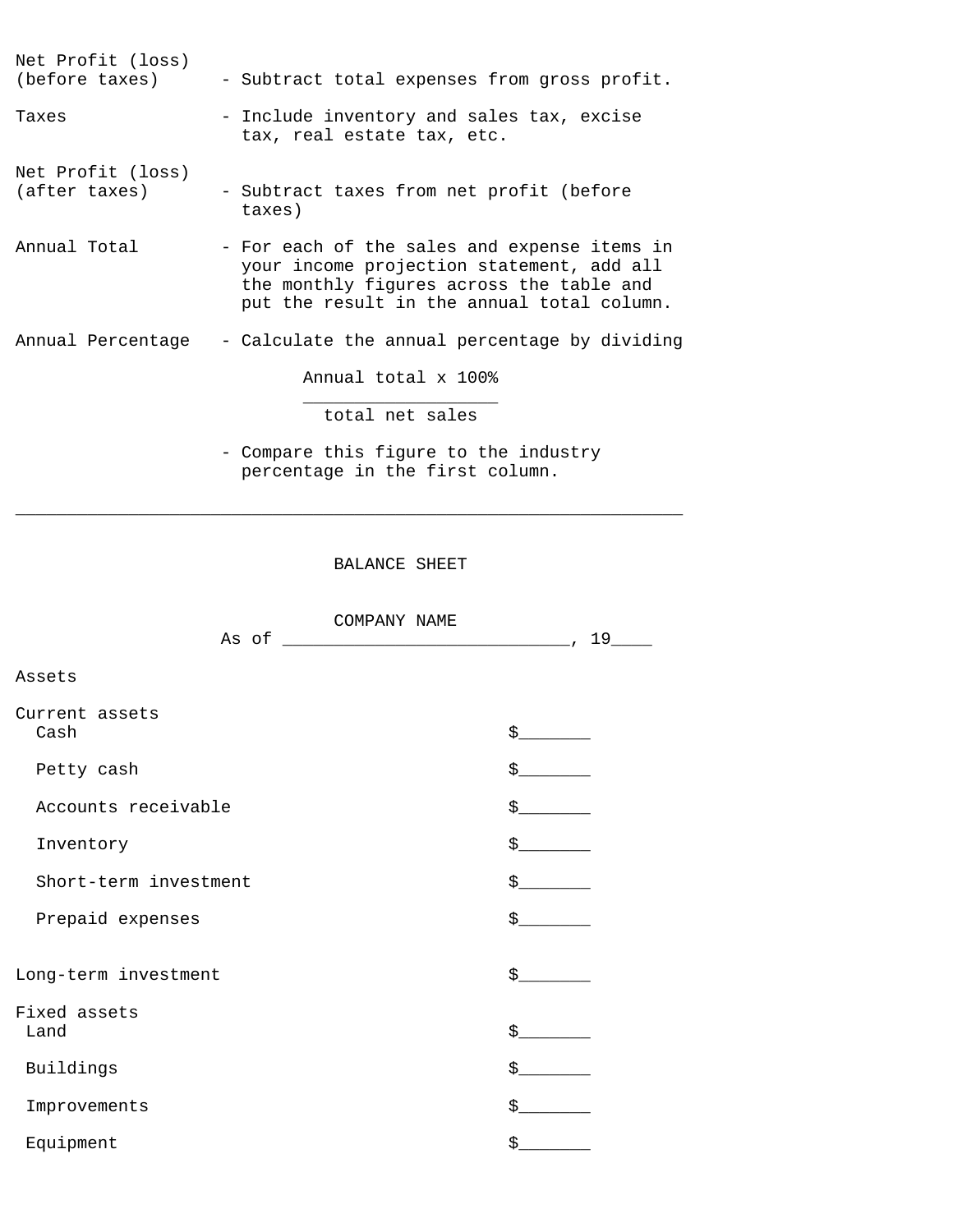| Furniture           | Ś  |
|---------------------|----|
| Automobile/vehicles | \$ |
|                     |    |
| Other assets<br>1.  | \$ |
| $2$ .               | \$ |
| 3.                  | \$ |
| 4.                  | \$ |
|                     |    |
|                     |    |

Total assets  $\zeta$ 

# Liabilities

| Current Liabilities                                                                                               |                                                              |
|-------------------------------------------------------------------------------------------------------------------|--------------------------------------------------------------|
| Accounts payable                                                                                                  | $\frac{1}{2}$                                                |
| Notes payable                                                                                                     | $\ddot{s}$                                                   |
| Interest payable                                                                                                  | $\ddot{s}$                                                   |
| Taxes payable<br>Federal income tax<br>State income tax<br>Self-employment tax<br>Sales tax (SBE)<br>Property tax | \$_<br>$\frac{1}{2}$<br>$\frac{1}{2}$<br>$\ddot{\mathbf{S}}$ |
| Payroll accrual                                                                                                   | \$_                                                          |
| Long-term liabilities                                                                                             |                                                              |
| Notes payable                                                                                                     | $\ddot{s}$                                                   |
| Total liabilities                                                                                                 | \$                                                           |
| Net worth (owner equity)                                                                                          | \$                                                           |
| Proprietorship<br>or<br>Partnership<br>(name's) equity                                                            | \$______                                                     |
| (name's) equity<br>or                                                                                             | $\ddot{s}$                                                   |
| Corporation<br>Capital stock<br>Surplus paid in<br>Retained earnings                                              | \$<br>\$_<br>\$                                              |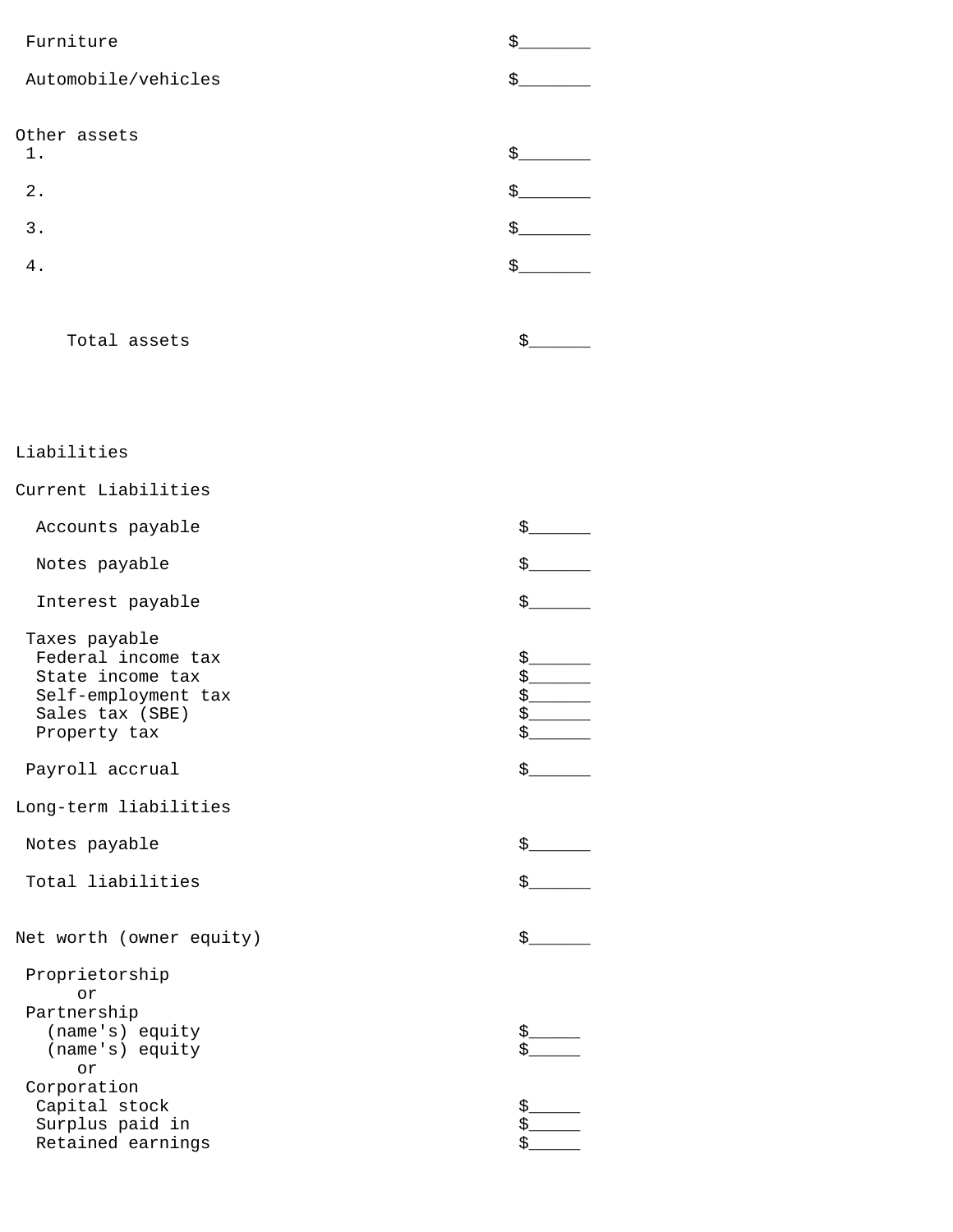Total liabilities and total net worth  $\zeta$ 

(Total assets will always equal total liabilities and total net worth)

\_\_\_\_\_\_\_\_\_\_\_\_\_\_\_\_\_\_\_\_\_\_\_\_\_\_\_\_\_\_\_\_\_\_\_\_\_\_\_\_\_\_\_\_\_\_\_\_\_\_\_\_\_\_\_\_\_\_\_\_\_\_\_\_

#### INSTRUCTIONS FOR BALANCE SHEET

Figures used to compile the balance sheet are taken from the previous and current balance sheet as well as the current income statement. The income statement is usually attached to the balance sheet. The following text covers the essential elements of the balance sheet.

At the top of the page fill in the legal name of the business, the type of statement and the day, month and year.

#### Assets

List anything of value that is owned or legally due the business. Total assets include all net values. These are the amounts derived when you subtract depreciation and amortization from the original costs of acquiring the assets.

Current Assets

- Cash -- List cash and resources that can be converted into cash within 12 months of the date of the balance sheet (or during one established cycle of operation). Include money on hand and demand deposits in the bank, e.g., checking accounts and regular savings accounts.
- Petty cash -- If your business has a fund for small miscellaneous expenditures, include the total here.
- Accounts receivable -- The amounts due from customers in payment for merchandise or services.
- Inventory -- Includes raw materials on hand, work in progress and all finished goods, either manufactured or purchased for resale.
- Short-term investments -- Also called temporary investments or marketable securities, these include interest- or dividend-yielding holdings expected to be converted into cash within a year. List stocks and bonds, certificates of deposit and time-deposit savings accounts at either their cost or market value, whichever is less.
- Prepaid expenses -- Goods, benefits or services a business buys or rents in advance. Examples are office supplies, insurance protection and floor space.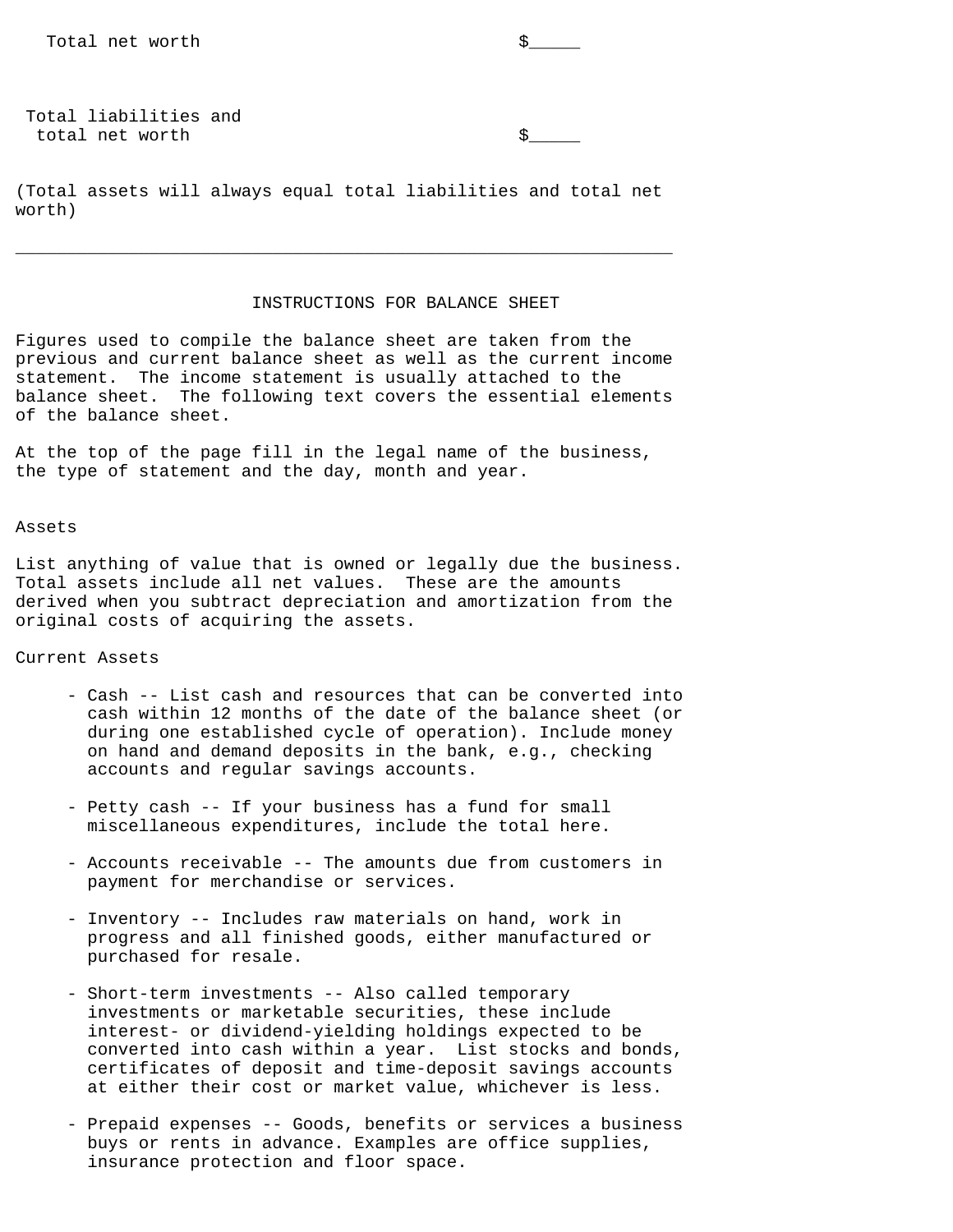Long-term Investments

Also called long-term assets, these are holdings the business intends to keep for at least a year and that typically yield interest or dividends. Included are stocks, bonds and savings accounts earmarked for special purposes.

Fixed Assets

Also called plant and equipment. Includes all resources a business owns or acquires for use in operations and not intended for resale. Fixed assets may be leased. Depending on the leasing arrangements, both the value and the liability of the leased property may need to be listed on the balance sheet.

- Land -- List original purchase price without allowances for market value.
- Buildings
- Improvements
- Equipment
- Furniture
- Automobile/vehicles

#### Liabilities

Current Liabilities

List all debts, monetary obligations and claims payable within 12 months or within one cycle of operation. Typically they include the following:

- Accounts payable -- Amounts owed to suppliers for goods and services purchased in connection with business operations.
- Notes payable -- The balance of principal due to pay off short-term debt for borrowed funds. Also includes the current amount due of total balance on notes whose terms exceed 12 months.
- Interest payable -- Any accrued fees due for use of both short- and long-term borrowed capital and credit extended to the business.
- Taxes payable -- Amounts estimated by an accountant to have been incurred during the accounting period.
- Payroll accrual -- Salaries and wages currently owed.

Long-term Liabilities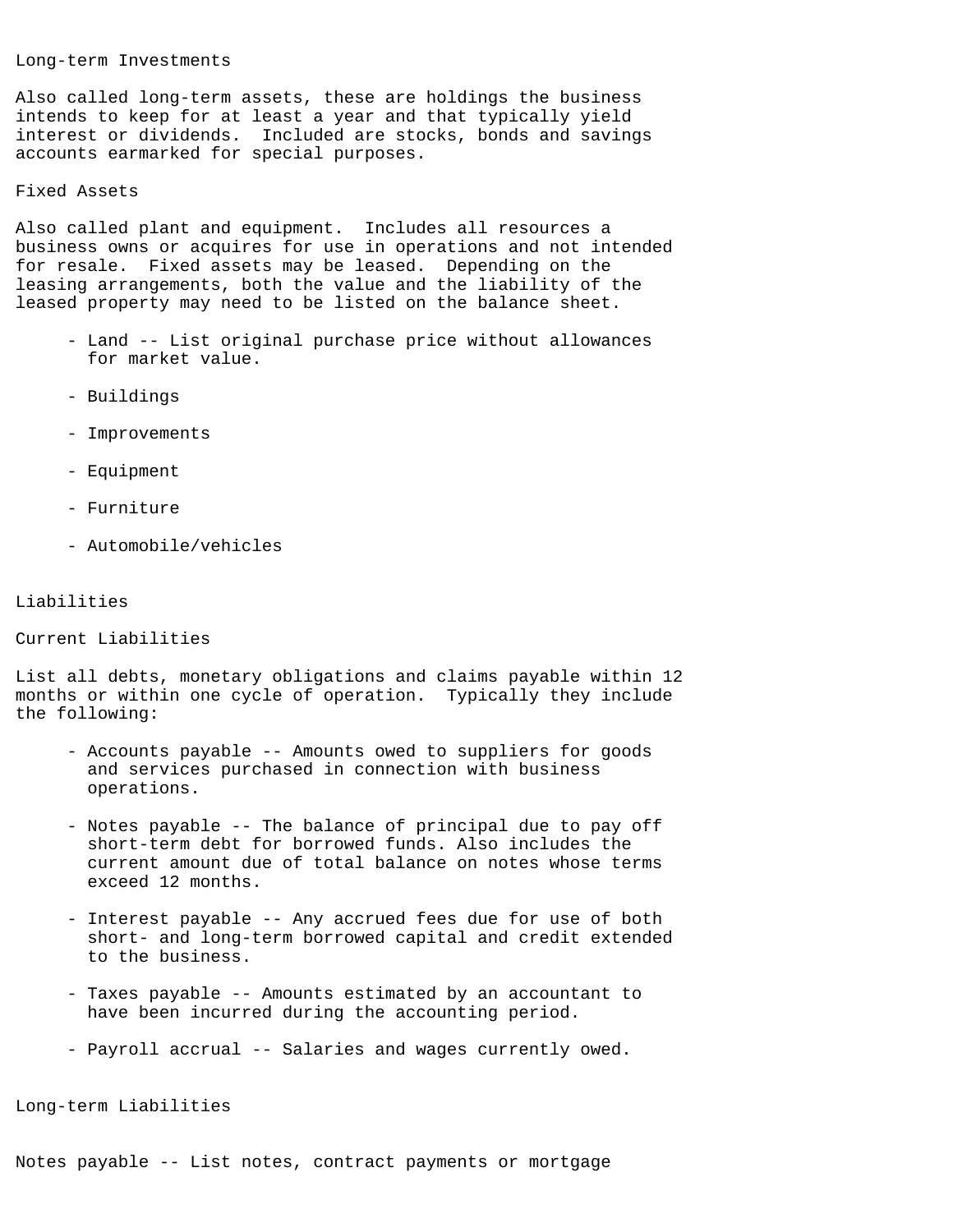payments due over a period exceeding 12 months or one cycle of operation. They are listed by outstanding balance less the current position due. Net worth Also called owner's equity, net worth is the claim of the owner(s) on the assets of the business. In a proprietorship or partnership, equity is each owner's original investment plus any earnings after withdrawals. Total Liabilities and Net Worth The sum of these two amounts must always match that for total assets. \_\_\_\_\_\_\_\_\_\_\_\_\_\_\_\_\_\_\_\_\_\_\_\_\_\_\_\_\_\_\_\_\_\_\_\_\_\_\_\_\_\_\_\_\_\_\_\_\_\_\_\_\_\_\_\_\_\_\_\_\_\_ MONTHLY CASH FLOW PROJECTION Name of Business Owner Type of Business Prepared by Date Pre-start- 1 2 3 4 5 6 Total up position Columns 1-6 Year Month Est.\* Act.\* Est.Act. Est.Act. Est.Act. Est.Act. Est.Act. Est.Act.Est.Act. 1. Cash on hand (beginning month) 2. Cash receipts (a) Cash sales (b) Collections from credit accounts (c) Loan or other cash injections (specify) 3. Total cash receipts (2a+2b+2c=3) 4. Total cash available (before cash out) (1+3) 5. Cash paid out (a) purchases (merchandise) (b) Gross wages (excludes withdrawals) (c) Payroll expenses (taxes, etc.) (d) Outside services (e) Supplies (office and operating) (f) Repairs and maintenance (g) Advertising (h) Car, delivery and travel (i) Accounting and legal

- (j) Rent
- (k) Telephone
- (l) Utilities
- (m) Insurance
- (n) Taxes (real estate, etc.)
- (o) Interest
- (p) Other expenses (specify each)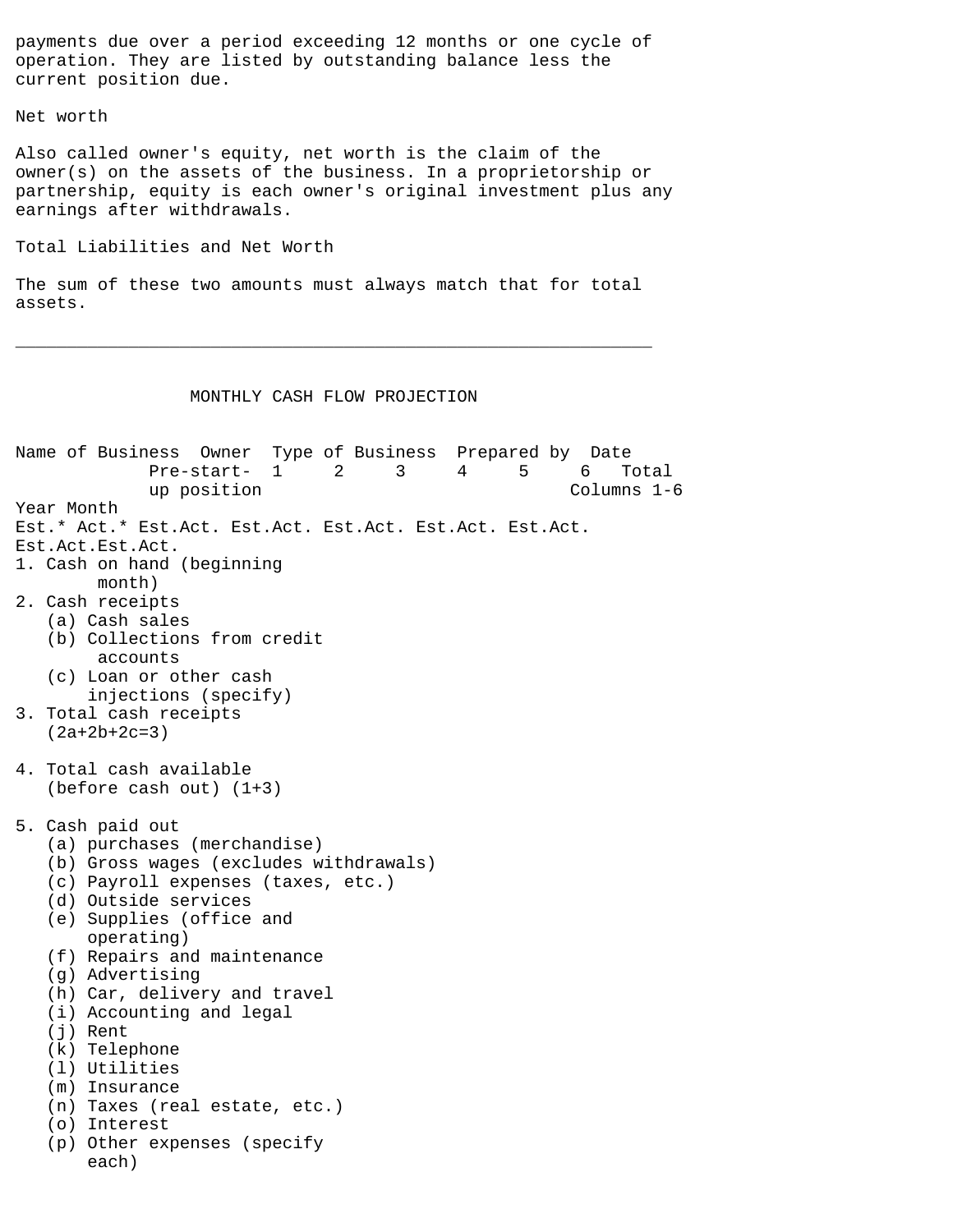```
 (q) Miscellaneous
(unspecified)
```
- (r) Subtotal
- (s) Loan principal payment
- (t) Capital purchases (specify)
- (u) Other start-up costs
- (v) Reserve and/or escrow
	- (specify)
- (w) Owner's withdrawal
- 6. Total cash paid out (5a through 5w)
- 7. Cash position (end of month) (4 minus 6)

Essential operating data (non-cash flow information)

- A. Sales volume (dollars)
- B. Accounts receivable
- (end on month)
- C. Bad debt (end of month)
- D. Inventory on hand (end of month)
- E. Accounts payable (end of month)

INSTRUCTIONS FOR MONTHLY CASH FLOW PROJECTION

1. Cash on hand (beginning of month) -- Cash on hand same as (7), Cash position, pervious month

\_\_\_\_\_\_\_\_\_\_\_\_\_\_\_\_\_\_\_\_\_\_\_\_\_\_\_\_\_\_\_\_\_\_\_\_\_\_\_\_\_\_\_\_\_\_\_\_\_\_\_\_\_\_\_\_\_\_\_\_\_\_\_\_\_

- 2. Cash receipts-
	- (a) Cash sales-- All cash sales. Omit credit sales unless cash is actually received
	- (b) Gross wages (including withdrawals)-- Amount to be expected from all accounts.
	- (c) Loan or other cash injection-- Indicate here all cash injections not shown in 2(a) or 2(b) above.
- 3. Total cash receipts (2a+2b+2c=3)
- 4. Total cash available (before cash out)(1+3)
- 5. Cash paid out
	- (a) Purchases (merchandise)--Merchandise for resale or for use in product (paid for in current month).
	- (b) Gross wages (including withdrawals)--Base pay plus overtime (if any)
	- (c) Payroll expenses (taxes, etc.)-- Include paid vacations, paid sick leave, health insurance, unemployment insurance, (this might be 10 to 45% of 5(b))
	- (d) Outside services--This could include outside labor and/or material for specialized or overflow work, including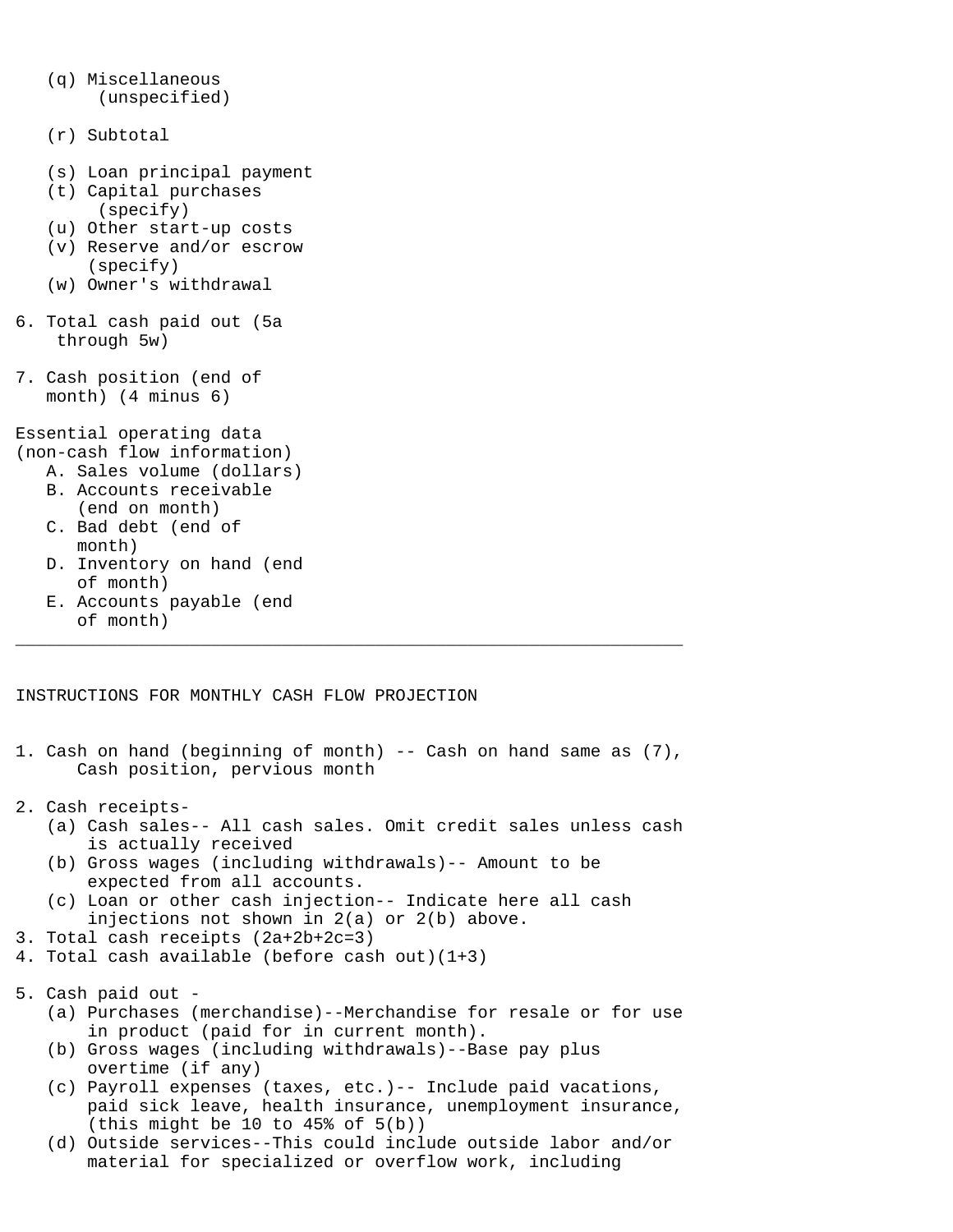subcontracting

- (e) Supplies (office and operating)--Items purchased for use in the business (not for resale)
- (f) Repairs and maintenance-- Include periodic large expenditures such as painting or decorating
- (g) Advertising--This amount should be adequate to maintain sales volume
- (h) Car, delivery and travel--If personal car is used, charge in this column, include parking
- (i) Accounting and legal--Outside services, including, for example, bookkeeping
- (j) Rent-- Real estate only (See 5(p) for other rentals)
- (k) Telephone
- (l) Utilities--Water, heat, light and/or power

 \_\_\_\_\_\_\_\_\_\_\_\_\_\_\_\_\_\_\_\_\_\_\_\_\_\_\_\_\_\_\_\_\_\_\_\_\_\_\_\_\_\_\_\_\_\_\_ \_\_\_\_\_\_\_\_\_\_\_\_\_\_\_\_\_\_\_\_\_\_\_\_\_\_\_\_\_\_\_\_\_\_\_\_\_\_\_\_\_\_\_\_\_\_\_

- (m) Insurance-- Coverage on business property and products (fire, liability); also worker's compensation, fidelity, etc. Exclude executive life (include in 5(w))
- (n) Taxes (real estate, etc.)-- Plus inventory tax, sales tax, excise tax, if applicable
- (o) Interest--Remember to add interest on loan as it is injected (See 2(c) above)
- (p) Other expenses (specify each)

 Unexpected expenditures may be included here as a safety factor\_\_\_\_\_\_\_\_\_\_\_\_\_\_\_\_\_\_\_\_\_\_\_\_\_\_\_\_\_\_\_\_\_\_\_\_\_\_\_\_

 Equipment expenses during the month should be included here (non-capital equipment)

- When equipment is rented or leased, record payments here (q) Miscellaneous (unspecified)--Small expenditures for which
- separate accounts would be practical (r) Subtotal--This subtotal indicates cash out for operating
- costs
- (s) Loan principal payment--Include payment on all loans, including vehicle and equipment purchases on time payment
- (t) Capital purchases (specify)--Nonexpensed (depreciable) expenditures such as equipment, building purchases on time payment
- (u) Other start-up costs--Expenses incurred prior to first month projection and paid for after start-up
- (v) Reserve and/or escrow (specify)-- Example: insurance, tax or equipment escrow to reduce impact of large periodic payments
- (w) Owner's withdrawals-- Should include payment for such things as owner's income tax, social security, health insurance, executive life insurance premiums, etc.
- 6. Total cash paid out (5a through 5w)
- 7. Cash position (end on month) (4 minus 6)-- Enter this amount in (1) Cash on hand following month--

Essential operating data (non-cash flow information)--This is basic information necessary for proper planning and for proper cash flow projection. Also with this data, the cash flow can be evolved and shown in the above form.

 A. Sales volume (dollars)--This is a very important figure and should be estimated carefully, taking into account size of facility and employee output as well as realistic anticipated sales (actual sales, not orders received).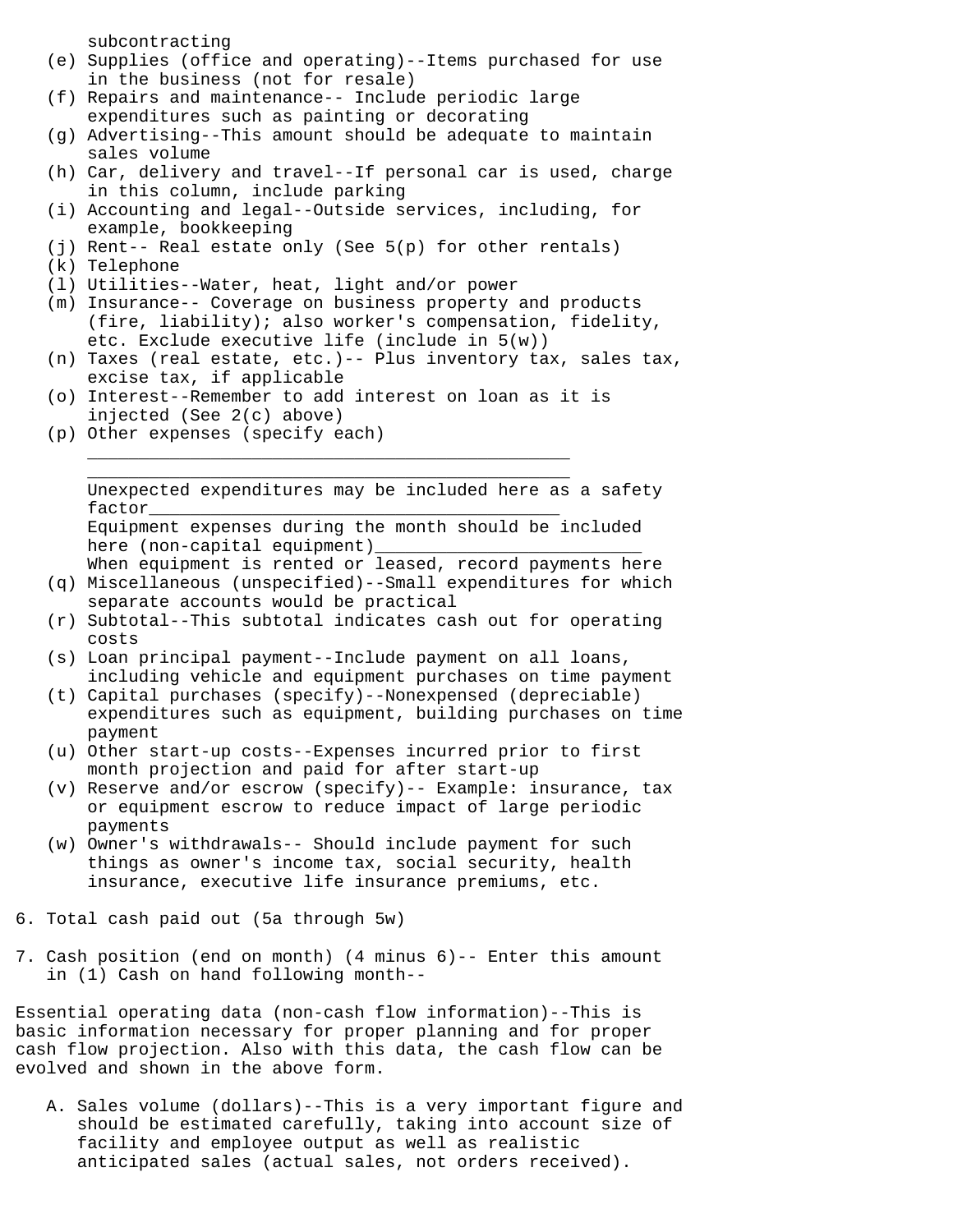- B. Accounts receivable (end of month)-- Previous unpaid credit sales plus current month's credit sales, less amounts received current month (deduct "C" below)
- C. Bad debt (end on month)-- Bad debts should be subtracted from (B) in the month anticipated
- D. Inventory on hand (end on month)-- Last month's inventory plus merchandise received and/or manufactured current month minus amount sold current month
- E. Accounts payable (end of month) Previous month's payable plus current month's payable minus amount paid during month.
- F. Depreciation--Established by your accountant, or value of all your equipment divided by useful life (in months) as allowed by Internal Revenue Service

THE BUSINESS PLAN - APPENDIX 3: INFORMATION RESOURCES

U.S. Small Business Administration (SBA)

The SBA offers an extensive selection of information on most business management topics, from how to start a business to exporting your products.

This information is listed in "Resource Directory for Small Business Management." For a free copy contact your nearest SBA office.

SBA has offices throughout the country. Consult the U.S. Government section in your telephone directory for the office nearest you. SBA offers a number of programs and services, including training and educational programs, counseling services, financial programs and contract assistance. Ask about

- Service Corps of Retired Executives (SCORE), a national organization sponsored by SBA of over 13,000 volunteer business executives who provide free counseling, workshops and seminars to prospective and existing small business people.
- Small Business Development Centers (SBDCs), sponsored by the SBA in partnership with state and local governments, the educational community and the private sector. They provide assistance, counseling and training to prospective and existing business people.
- Business Information Centers (BICs), offering state-of-the art technology, informational resources and on-site counseling for start-up and expanding businesses to create business, marketing and other plans, do research, and receive expert training and assistance.

For more information about SBA business development programs and services, call the SBA Small Business Answer Desk at 1-800-U-ASK-SBA (827-5722).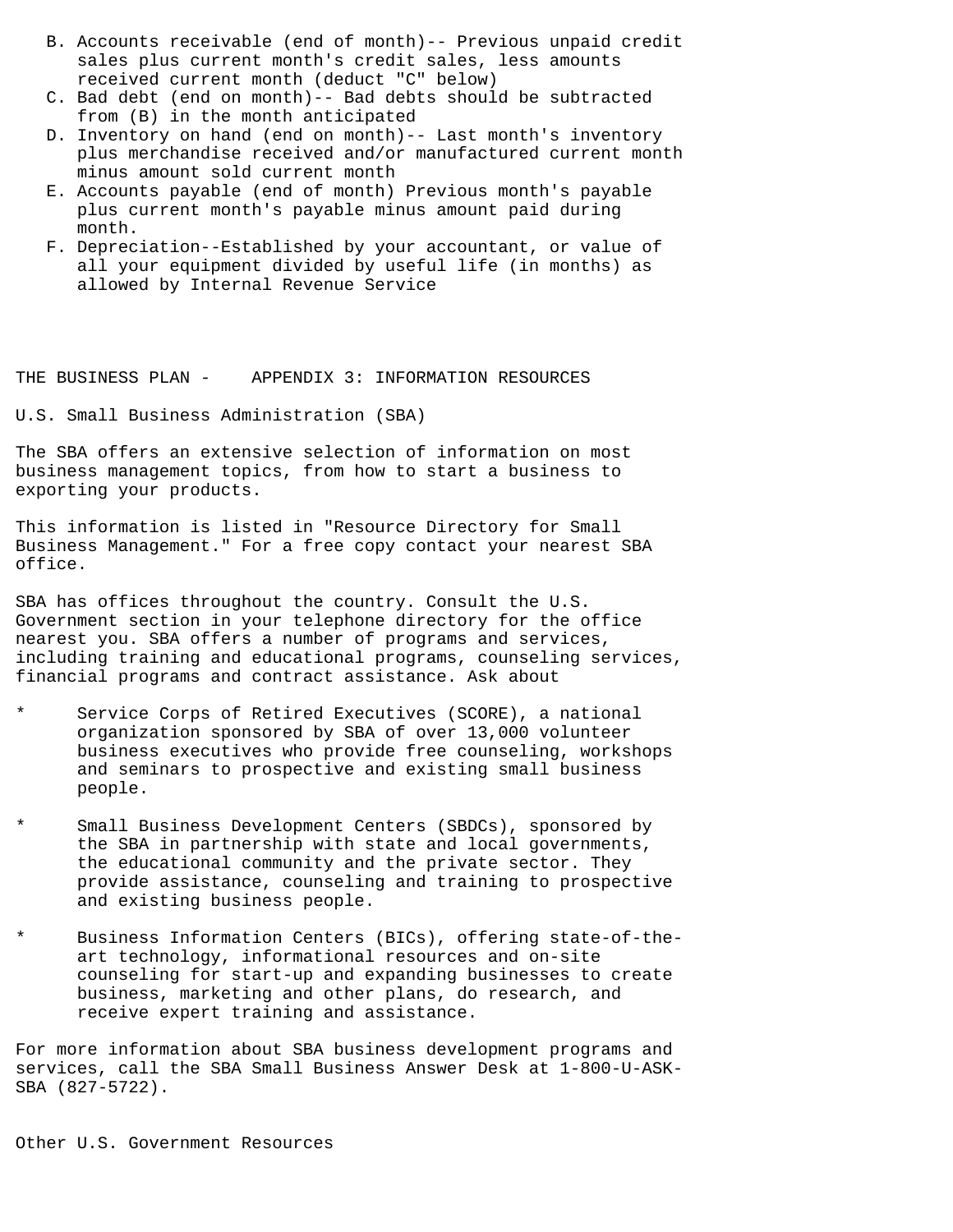Many publications on business management and other related topics are available from the Government Printing Office (GPO). GPO bookstores are located in 24 major cities and listed in the Yellow Pages under the "bookstore" heading. You can request a "Subject Bibliography" by writing to Government Printing Office, Superintendent of Documents, Washington, DC 20402-9328.

Many federal agencies offer publications of interest to small businesses. There is a nominal fee for some, but most are free. Below is a selected list of government agencies that provide publications and other services targeted to small businesses. To get their publications, contract the regional offices listed in the telephone directory or write to the addresses below:

Consumer Information Center (CIC) P.O. Box 100 Pueblo, CO 81002 The CIC offers a consumer information catalog of federal publications.

Consumer Product Safety Commission (CPSC) Publications Request Washington, DC 20207 The CPSC offers guidelines for product safety requirements.

U.S. Department of Agriculture (USDA) 12th Street and Independence Avenue, SW Washington, DC 20250

The USDA offers publications on selling to the USDA. Publications and programs on entrepreneurship are also available through county extension offices nationwide.

U.S. Department of Commerce (DOC) Office of Business Liaison 14th Street and Constitution Avenue, NW Room 5898C Washington, DC 20230 DOC's Business Assistance Center provides listings of business opportunities available in the federal government. This service also will refer businesses to different programs and services in the DOC and other federal agencies.

U.S. Department of Health and Human Services (HHS) - Public Health Service Alcohol, Drug Abuse and Mental Health Administration 5600 Fishers Lane Rockville, MD 20857 Drug Free Workplace Helpline: 1-800-843-4971. Provides information on Employee Assistance Programs. National Institute for Drug Abuse Hotline: 1-800-662-4357. Provides information on preventing substance abuse in the workplace. The National Clearinghouse for Alcohol and Drug Information: 1-800-729-6686 toll-free. Provides pamphlets and resource materials on substance abuse.

U.S. Department of Labor (DOL) Employment Standards Administration 200 Constitution Avenue, NW